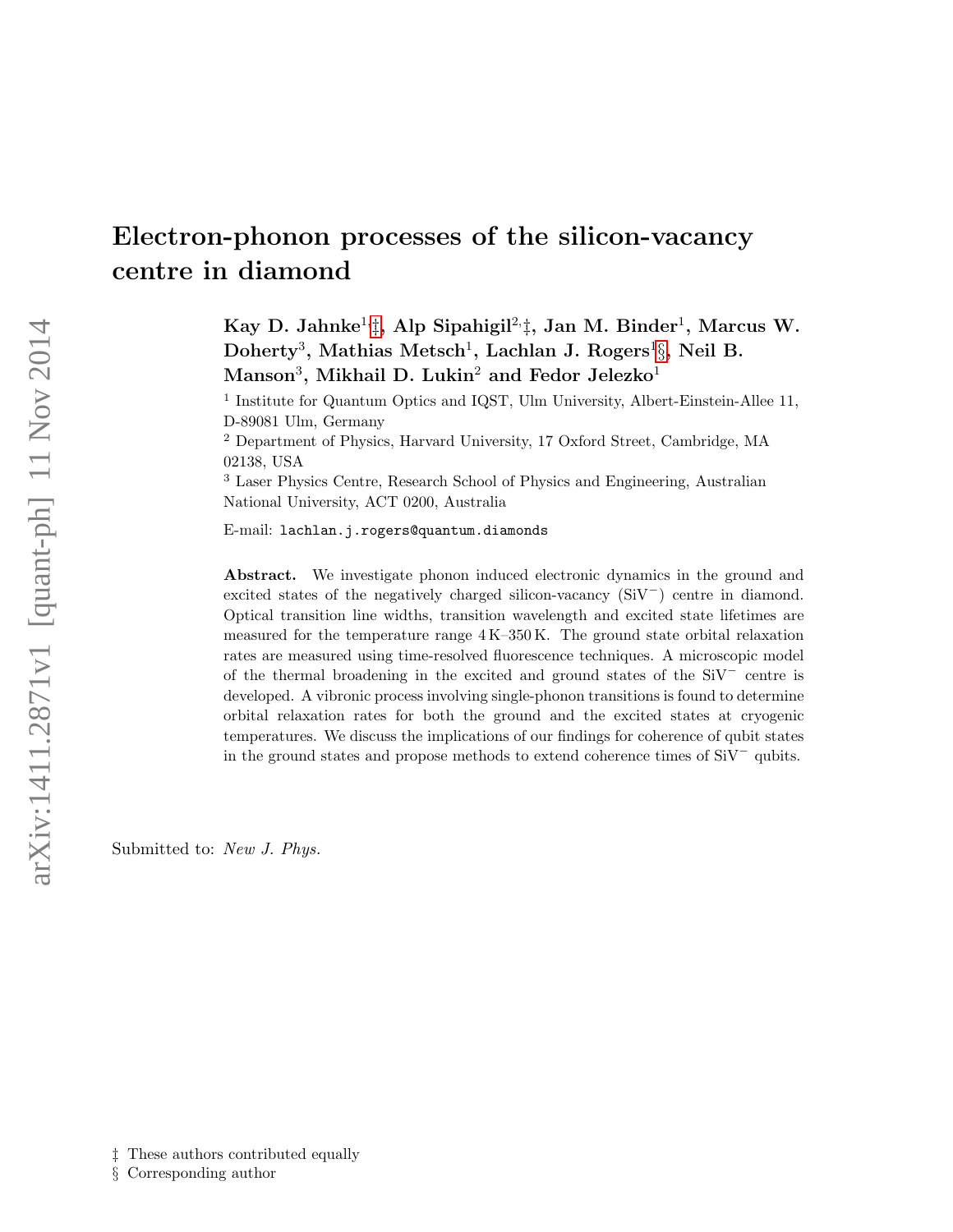# Contents

|                |                                                    | 1 Introduction                                                                                  | $\overline{2}$            |
|----------------|----------------------------------------------------|-------------------------------------------------------------------------------------------------|---------------------------|
| $\bf{2}$       | Experimental results                               |                                                                                                 | 3                         |
|                | 2.1                                                |                                                                                                 | $\overline{\phantom{a}3}$ |
|                | 2.2                                                |                                                                                                 |                           |
|                | 2.3                                                |                                                                                                 |                           |
|                | 2.4                                                |                                                                                                 |                           |
| 3              | Microscopic model of the electron-phonon processes |                                                                                                 | 9                         |
|                | 3.1                                                | Electron-phonon interaction $\ldots \ldots \ldots \ldots \ldots \ldots \ldots \ldots \ldots 10$ |                           |
|                | 3.2                                                |                                                                                                 |                           |
|                | 3.3                                                | Second-order electron-phonon transitions 12                                                     |                           |
|                | 3.4                                                |                                                                                                 |                           |
|                | 3.5                                                |                                                                                                 |                           |
| $\overline{4}$ | <b>Discussion</b>                                  |                                                                                                 | 14                        |
|                | 4.1                                                |                                                                                                 | -14                       |
|                |                                                    |                                                                                                 |                           |
|                |                                                    |                                                                                                 |                           |

## <span id="page-1-0"></span>1. Introduction

Colour centres in diamond have emerged as attractive systems for applications in quantum metrology, quantum communication, and quantum information processing [\[1,](#page-15-0) [2,](#page-15-1) [3\]](#page-15-2). Diamond has a large band gap which allows for optical control, and it can be synthesised with high purity enabling long coherence times as was demonstrated for nitrogen-vacancy (NV<sup>−</sup> ) spin qubits [\[4\]](#page-15-3). Among many colour centres in diamond [\[5,](#page-15-4) [6\]](#page-16-0), the negatively charged silicon-vacancy (SiV<sup>−</sup> ) centre stands out due to its desirable optical properties. In particular, near transform limited photons can be created with high efficiency due to the strong zero-phonon line (ZPL) emission that constitutes ∼70 % of the total emission. SiV<sup>−</sup> centres can also be created with a narrow inhomogeneous distribution that is comparable to the transform limited optical line width [\[7\]](#page-16-1). These optical properties, due to the inversion symmetry of the system which suppresses effects of spectral diffusion, recently enabled demonstration of two-photon interference from separated emitters [\[8\]](#page-16-2) that is a key requirement for many quantum information processing protocols [\[9,](#page-16-3) [10,](#page-16-4) [11,](#page-16-5) [12\]](#page-16-6).

Interfacing coherent optical transitions with long-lived spin qubits is a key challenge for quantum optics with solid state emitters [\[13,](#page-16-7) [14,](#page-16-8) [15,](#page-16-9) [16,](#page-16-10) [17\]](#page-16-11). This challenge may be addressed using optically accessible electronic spins in SiV<sup>−</sup> centres [\[18\]](#page-16-12). It has recently been demonstrated that coherent spin states can be prepared and read out optically [\[19,](#page-16-13) [20\]](#page-16-14), although the spin coherence time was found to be limited by phonon-induced relaxation in the ground states [\[19\]](#page-16-13). Here we present the first systematic study of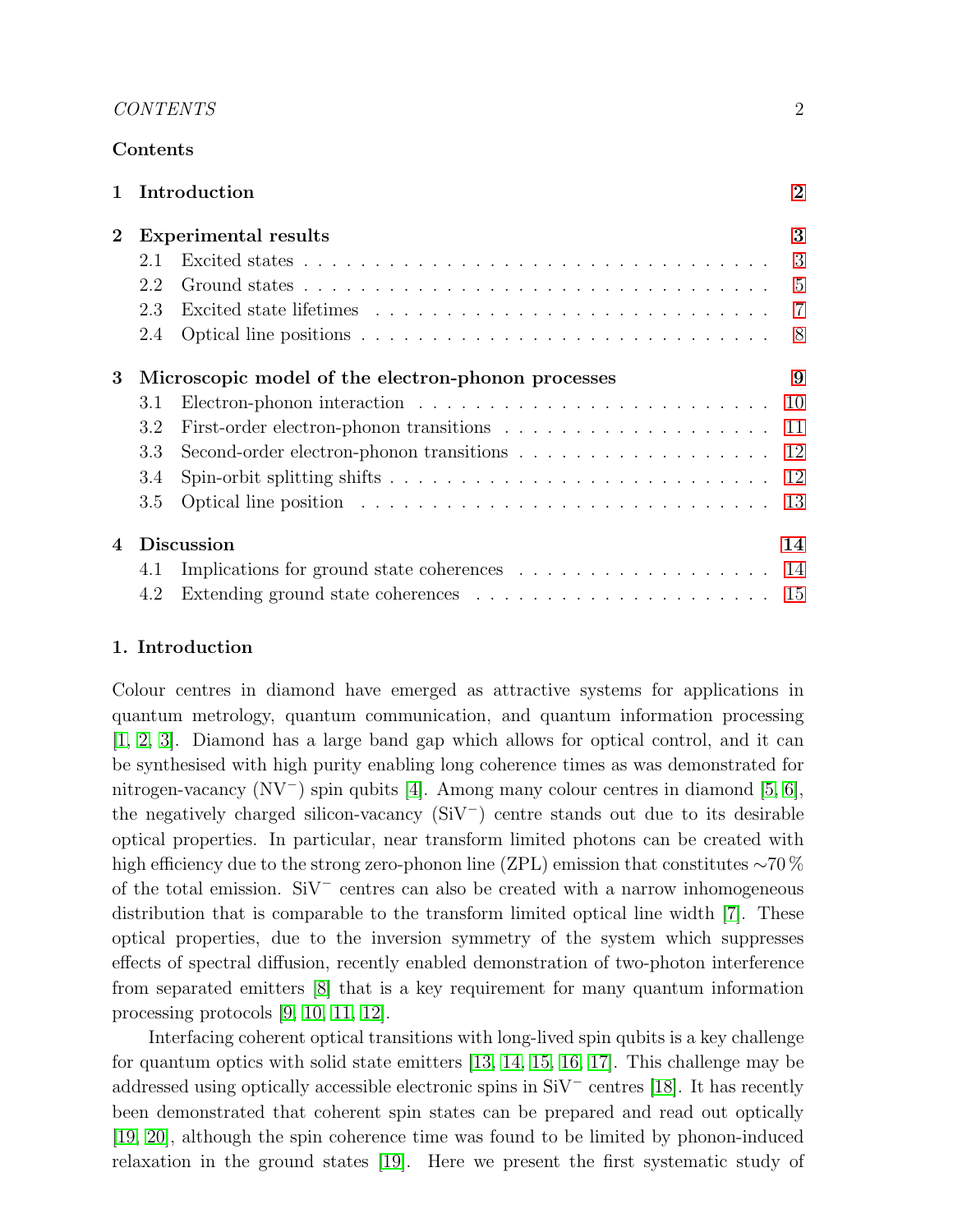the electron-phonon interactions that are responsible for relaxation within the ground and excited states of the SiV<sup>-</sup> centre. This is achieved by measuring the temperature dependence of numerous processes within the centre. A comprehensive microscopic model is then developed to account for the observations. In Section [4.1](#page-13-1) we discuss the implications of these phonon processes for spin coherences in the SiV<sup>−</sup> ground state, and identify approaches that could extend the spin coherences.

The SiV<sup>−</sup> centre consists of an interstitial silicon atom in a split-vacancy configuration with  $D_{3d}$  symmetry as illustrated in [Figure 1\(](#page-3-0)a) [\[21\]](#page-16-15). This symmetry gives rise to an electronic level structure consisting of ground  $(^{2}E_{g})$  and excited  $(^{2}E_{u})$ states that both have E symmetry and double orbital degeneracy. The degenerate orbital states are occupied by a single hole with  $S = 1/2$  [\[22,](#page-16-16) [23,](#page-16-17) [24,](#page-17-0) [25\]](#page-17-1), leading to both orbital and spin degrees of freedom. In the absence of off-axis strain or magnetic fields, the spin-orbit interaction ( $\sim \lambda_{\rm so}^{\rm g,u} S_z L_z$ ) determines the eigenstates with well defined orbital and spin angular momentum [\[24\]](#page-17-0). Optical and phononic transitions between these eigenstates couple only to the orbital degree of freedom and are spin conserving. We therefore focus on the orbital dynamics within the ground and excited states, which can each be described as an effective two-level system consisting of two orbital states  $\{|L_z = \pm 1\rangle = |e_{\pm}^{g,u}\rangle\}$  for a given spin projection as shown in [Figure 1\(](#page-3-0)b)[\[24\]](#page-17-0). Phonons can introduce vibronic coupling between  $|e_+\rangle$  and  $|e_-\rangle$  orbitals, resulting in population transfer between orbitals at rates  $\gamma_{+,-}^{g,u}$  [\[26,](#page-17-2) [27\]](#page-17-3). This effect, also called the dynamic Jahn-Teller effect, has been observed in the excited states of the NV<sup>−</sup> centre [\[28,](#page-17-4) [29\]](#page-17-5) where a similar orbital degeneracy is present.

# <span id="page-2-0"></span>2. Experimental results

#### <span id="page-2-1"></span>2.1. Excited states

The spin-orbit interaction results in four optical dipole transitions, labelled A–D in order of increasing wavelength, centred around ∼737 nm at cryogenic temperatures [\[30,](#page-17-6) [31,](#page-17-7) [32\]](#page-17-8). At liquid helium temperatures, the optical line widths are broader for transitions A and B than for the lower energy transitions C and D [\[7\]](#page-16-1). This was attributed to thermal relaxation reducing the effective lifetime of the upper branch via the decay rate  $\gamma^{\mathrm{u}}$ , which is faster than  $\gamma_+^u$  by the Boltzmann factor  $\gamma_-^u = \gamma_+^u \exp(\lambda_{so}^u / k_B T)$  [\[30,](#page-17-6) [31\]](#page-17-7).

To probe the microscopic mechanism of the orbital relaxation in the excited states, the temperature dependence of the line width of transition D was measured for individual SiV<sup>−</sup> centres. Since these SiV<sup>−</sup> centres exhibit negligible spectral diffusion [\[7\]](#page-16-1), the measured optical line widths  $\Gamma(T)$  correspond to homogeneous broadening mechanisms associated with depolarisation and dephasing:  $\Gamma(T) = \gamma_r + \gamma_{nr}(T) + \gamma_+(T) + \gamma_d(T)$ . The non-radiative decay rate  $\gamma_{\text{nr}}(T)$  has a very weak temperature dependence, as discussed later in Section [2.3,](#page-6-0) leading to a small contribution compared to the other rates for all temperature regions of interest. The most significant temperature dependence comes from the relaxation rates within the excited states:  $\gamma^{\text{u}}_{+}(T)$  and  $\gamma_d(T)$ . As will be shown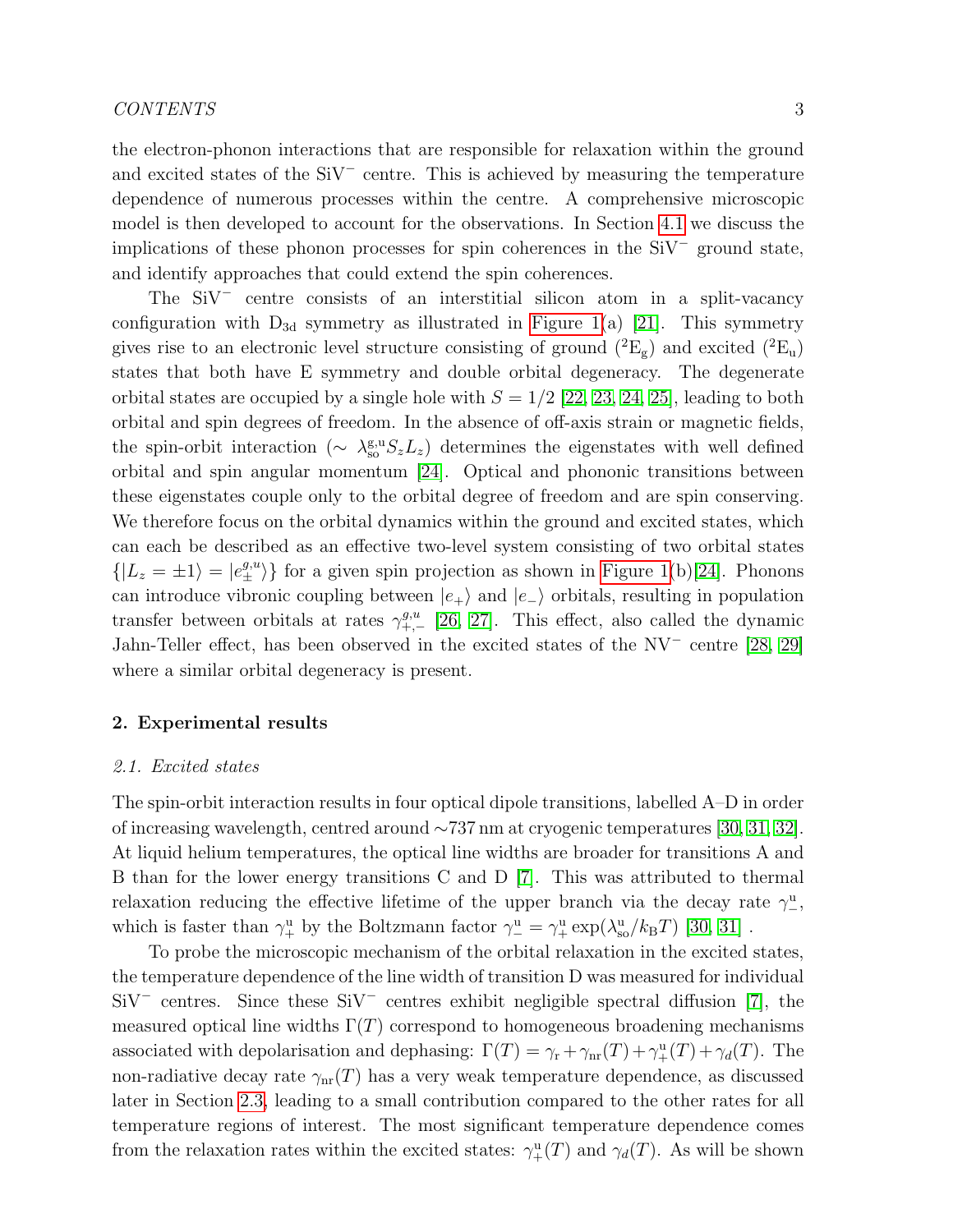

<span id="page-3-0"></span>Figure 1. Molecular structure and electronic dynamics of SiV<sup>−</sup>. (a) The SiV<sup>−</sup> centre consists of a silicon atom centred between two neighbouring vacant lattice sites. (b) The optical transitions are between states of E symmetry with opposite parity  $(^{2}E_{g},^{2}E_{u})$ .  $\gamma_{r}(\gamma_{nr})$  are radiative (non-radiative) decay rates out of the excited states. Straight (curved) lines denote the radiative (non-radiative) transitions. In both the ground and excited states, the four-fold degeneracy is partially lifted by the spinorbit interaction  $\lambda_{so}^{g,u}$  [\[23,](#page-16-17) [24\]](#page-17-0). Every level illustrated here is a spin-1/2 doublet (e.g.  $\{|e_-\rangle \rangle \langle \rangle, |e_+\rangle \langle \rangle\}$  for the lowest energy level), and for clarity only the spin-up levels are drawn. Implications of this study for the spin sublevels are discussed in Section [4.1.](#page-13-1) The horizontal dashed line denotes the unidentified level (either an additional electronic level or excited vibrational state of  ${}^{2}E_g$ ) involved in the non-radiative decay between the ground and excited states.

in Section [3.2,](#page-10-0) the optical transition line width is dominated by relaxation rates in the excited states with little contribution from the ground states.

For temperatures between  $4K$  to  $50K$ , the optical transition line width was measured using photoluminescence excitation in a continuous flow cryostat, where a weak probe laser was scanned across transition D and fluorescence in the phononsideband (PSB) was detected. At higher temperatures, 532 nm excitation was used and emission line widths were measured with a spectrometer (Princeton Instruments Acton 2500 equipped with a Pixis 100 cooled CCD-array and a 1596 mm−<sup>1</sup> grating) giving a resolution of 16 GHz. To measure fundamental properties of the SiV<sup>−</sup> centre, a bulk diamond sample containing highly uniform defect sites and low strain was used in these experiments. It was a low strain HPHT type-IIa diamond with a  $\{100\}$  surface on which a 60 µm layer incorporating SiV<sup>−</sup> was created by microwave-plasma chemicalvapour-deposition (MPCVD). This sample was used in previous publications [\[7,](#page-16-1) [8\]](#page-16-2) and shows a narrow inhomogeneous distribution for the SiV<sup>−</sup> optical transitions.

[Figure 2](#page-4-1) shows the full width at half maximum (FWHM) line widths (determined from Lorentzian fits) measured for single  $\rm SiV^-$  sites in a  $200 \times 200 \,\rm \mu m^2$  region containing <sup>28</sup>Si. Above ~ 70 K the line width scales as the cube of the temperature ( $\Gamma$  =  $(103 + 0.12 \cdot (T/K)^3)$  MHz). However for low temperatures (< 20K), the behaviour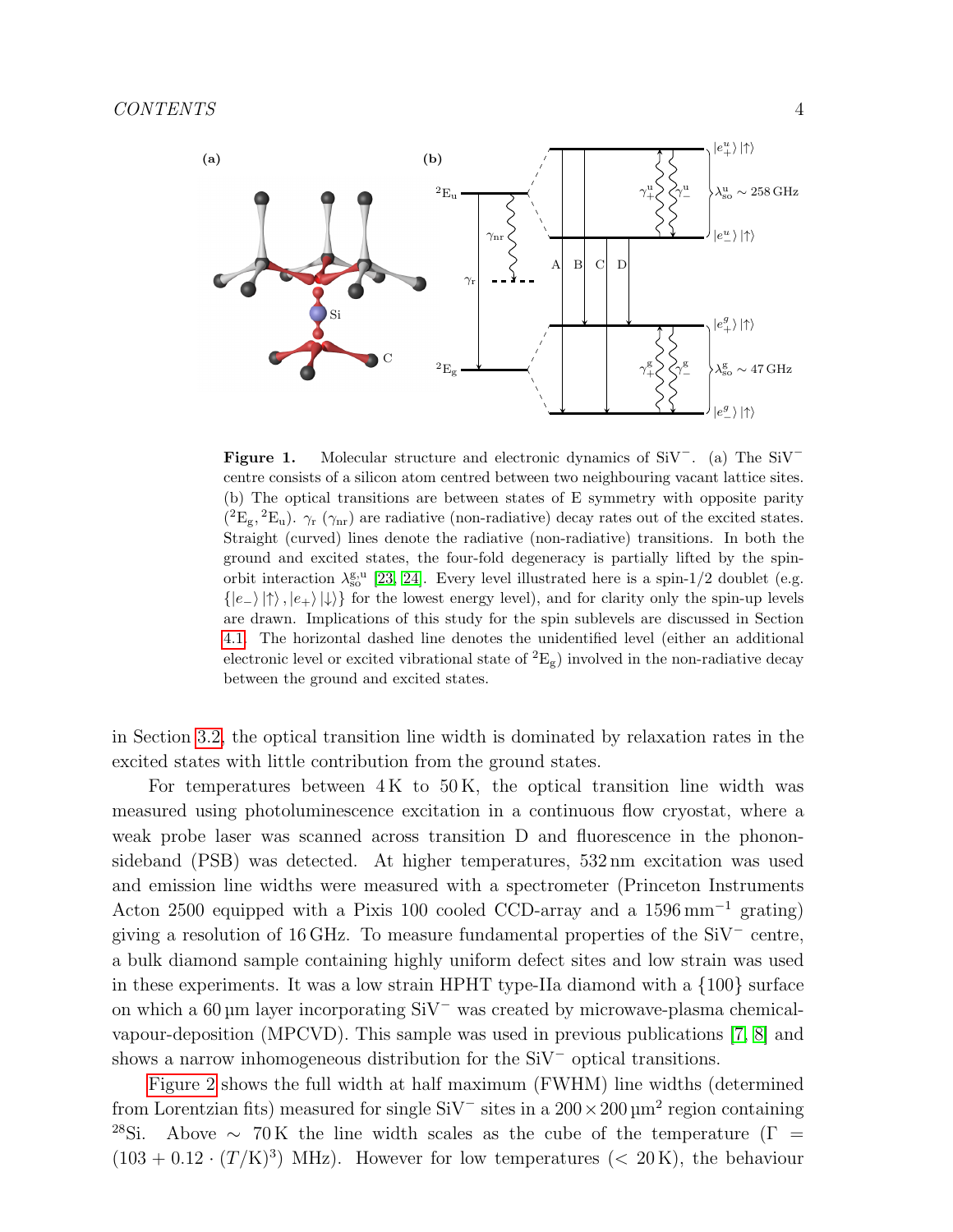

<span id="page-4-1"></span>Figure 2. Line width of transition D measured for different temperatures. Each line width was determined by Lorentzian fits for multiple sites. The green fit corresponds to a cubic scaling over the high temperature range  $(> 70 \text{ K})$  after the spectrum has merged to two peaks and one peak at  $> 120$  K. At low temperatures ( $< 20$  K) the pink fit represents a linear scaling seen in the inset. For the temperature range in between these two regimes the scaling of the line width crosses over from linear to cubic behaviour.

deviates from  $T<sup>3</sup>$  and is better approximated by a linear dependence on temperature  $(\Gamma = (-1.05 + 24.26 \cdot (T/K))$  MHz) saturating at about 4K to the lifetime limited line width. Early studies on nanodiamonds have measured the  $T<sup>3</sup>$  dependence of the line width on temperature, but were not able to resolve this linear contribution due to a combination of inhomogeneous broadening and spectral resolution limits [\[33\]](#page-17-9). It is shown in Section [3](#page-8-0) that the observed  $T$  and  $T^3$  mechanisms result from first- and second-order transitions due to linear electron-phonon interactions with E-symmetric phonon modes.

#### <span id="page-4-0"></span>2.2. Ground states

Relaxation within the ground state doublet,  $\gamma_+^{\rm g}$  in [Figure 1](#page-3-0) (b), was probed directly using pulsed excitation and time-resolved fluorescence measurements. Transitions C and D form an optical Λ-system which allows ground state populations to be optically pumped. For these experiments a second diamond sample was used in which the properties and orientation of the SiV<sup>−</sup> centres were known from earlier studies [\[23\]](#page-16-17). The sample is a low strain high-pressure high-temperature (HPHT) diamond observed through a {111} surface with a low density of in-grown SiV<sup>-</sup> centres. A laser was tuned to transition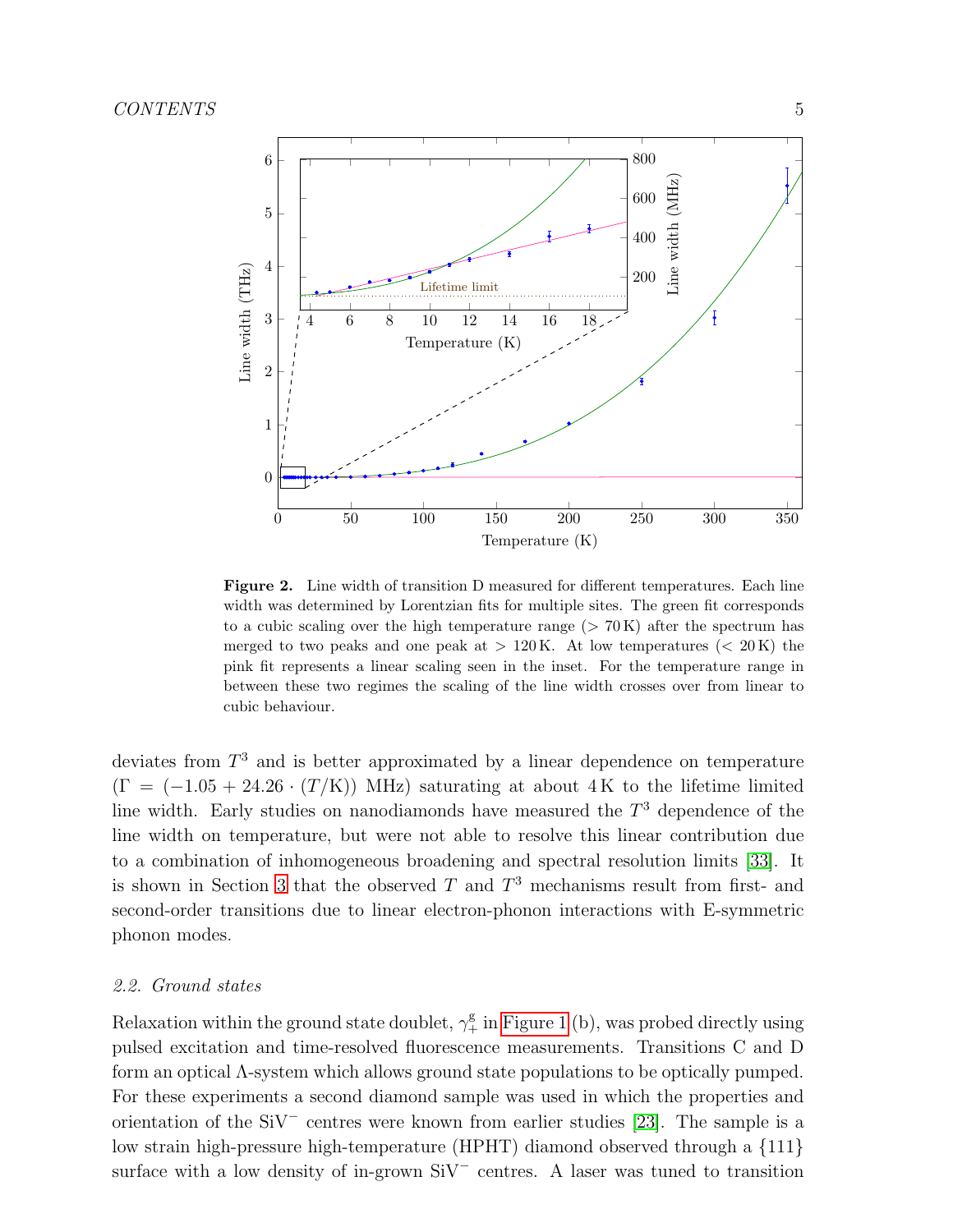

<span id="page-5-0"></span>**Figure 3.** Ground state orbital relaxation time  $(T_1)$  measurements. (a) The pulse sequence used to measure the  $T_1$  of the ground states. A single laser was amplitude modulated to pump (first pulse) and probe (second pulse) transition D at each temperature. Photoluminescence (PL) intensity corresponds to the bright state population. (b) The height  $h$  of the leading edge peak plotted for different wait times  $\tau$  between the pulses. An exponential fit to the recovery of the height gives the orbital ground state relaxation time  $T_1$ . (c) Measured orbital relaxation rate,  $\gamma_+^{\text{g}}$ , as a function of temperature. A fit (pink) to a single-phonon relaxation model (Section [3.2\)](#page-10-0) shows good agreement with the data by introducing an offset on the temperature  $(1/T_1 = 0.0099 \cdot n(\Delta, T - 2.26 \text{ K}))$ . (d) Bright state population,  $h(0)/2a$ , after optical pumping shown for different temperatures.

D and 80 ns pulses were generated using an electro-optical amplitude modulator with a measured extinction ratio of up to 20 dB. The signal was detected by counting the photon arrival times in relation to the laser pulses using a time-tagged data acquisition card (FAST ComTec MCS26A) giving a time resolution of up to 200 ps.

At the start of each laser pulse we observed a fluorescence peak that decayed to a steady state level. For the first laser pulse, the peak height a corresponds to the thermal population in the bright state  $(|e_+^g\rangle | \uparrow \rangle$  or  $|e_-^g\rangle | \downarrow \rangle$  ) which is ~ 50% for the temperatures in our measurements. The decay of this initial peak when the laser is on corresponds to optical pumping into the dark state  $(|e_{-}^{g}\rangle)|\uparrow\rangle$  or  $|e_{+}^{g}\rangle|\downarrow\rangle$ ). After a dark interval  $\tau$ , the dark state relaxes back to the bright state, leading to a recovery of peak height  $h$ for subsequent pulses. The peak height,  $h(\tau)$ , exhibits a simple exponential recovery indicating a single characteristic relaxation time,  $T_1$ , as shown in [Figure 3\(](#page-5-0)a,b). This measurement was repeated for a single SiV<sup>−</sup> centre at various temperatures between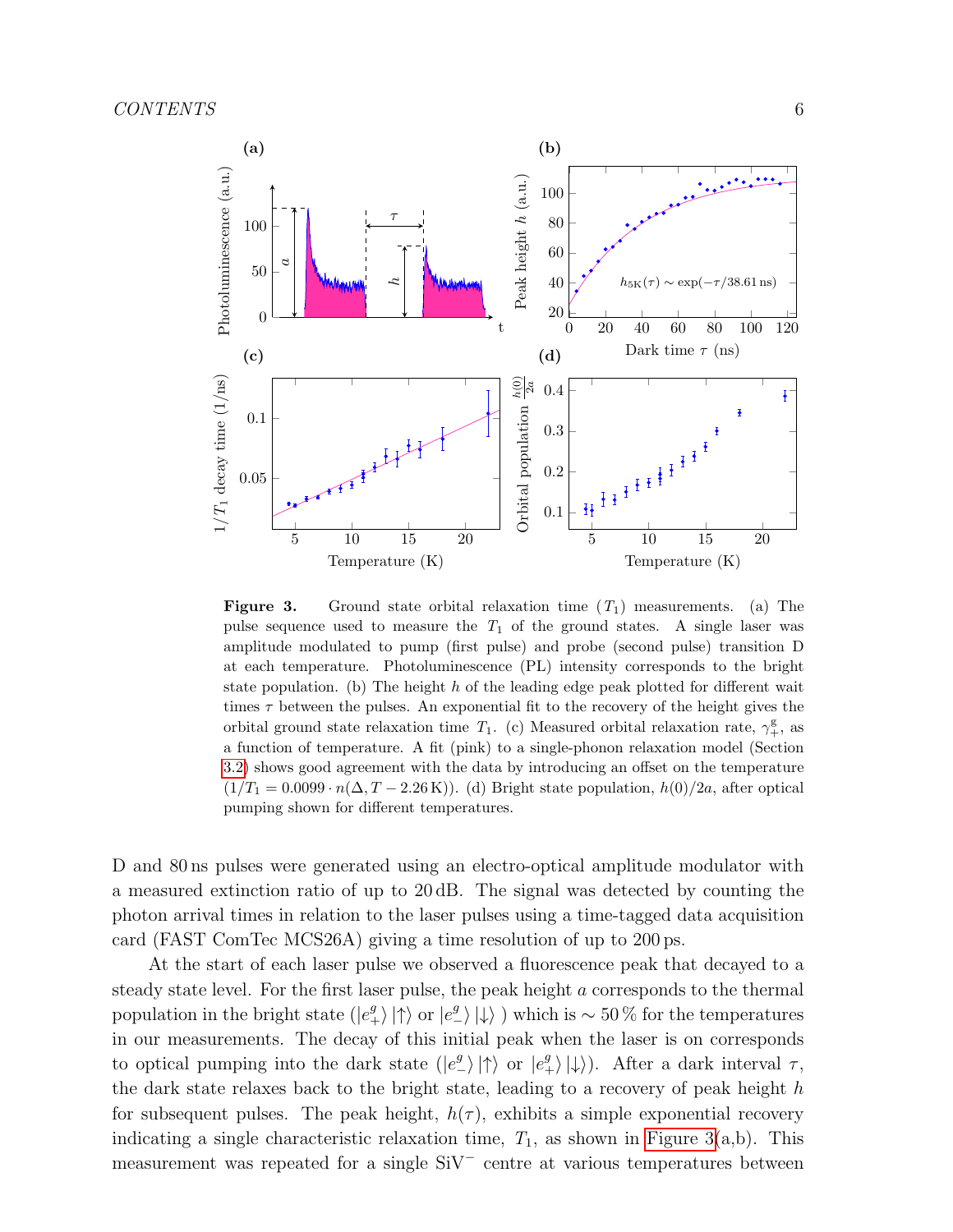4.5 K and 22 K and the relaxation rate was found to scale linearly with temperature [\(Figure 3\)](#page-5-0)(c). The longest  $T_1$  time was measured at the lowest temperatures to be  $T_1(5 \text{ K}) = 39 \pm 1 \text{ ns}.$ 

We note that the steady state fluorescence level under laser excitation,  $h(0)$ , is determined by a competition between the optical pumping rate and thermalization rates  $(1/T_1)$ . With increasing temperature, the thermalization rate increases [\(Figure 3\(](#page-5-0)c)) while the optical pumping rate remains nearly constant at saturation. This leads to a reduced measured peak contrast  $(h(0)/2a)$ , [Figure 3\(](#page-5-0)d)) with increasing temperature showing that the ground state of the SiV<sup>−</sup> centre cannot be polarised at elevated temperatures.

#### <span id="page-6-0"></span>2.3. Excited state lifetimes

The results presented so far have only highlighted the processes within the ground and excited state doublets. The transition rates from excited to ground states also have a temperature dependence which can be probed by measuring the fluorescence lifetime of the excited state as a function of temperature. Previous experiments have reported excited state lifetimes in the ∼1 ns to 4 ns range along with various estimates of the quantum yield [\[30,](#page-17-6) [32,](#page-17-8) [33,](#page-17-9) [34,](#page-17-10) [35,](#page-17-11) [7\]](#page-16-1). [Figure 1\(](#page-3-0)b) shows potential radiative  $(\gamma_r)$  and non-radiative  $(\gamma_{nr})$  processes taking place at the optical energy scale that determine the excited state lifetimes and the quantum yield. The total decay rate from the excited states,  $\gamma_t(T) = 1/\tau_0(T) = \gamma_{\rm r} + \gamma_{\rm nr}(T)$ , is a combination of a constant radiative  $(\gamma_{\rm r})$  and a temperature dependent non-radiative rate  $(\gamma_{nr}(T))$ .

In an attempt to identify the non-radiative process, we measured the lifetime of the  ${}^{2}E_{u}$  excited states as a function of temperature from 5 K to 350 K. At each temperature, 10 separate single SiV<sup>−</sup> centres were excited using a pulsed 532 nm laser with a 80 MHz repetition rate and the measured time traces were fitted using a single exponential decay. The measured temperature dependence of  $\tau_0(T) = 1/\gamma_t(T)$  is shown in [Figure 4\(](#page-7-1)a). The excited state lifetime was found to increase as temperature was decreased down to 50 K, where it saturated to a constant level. These results suggest there is a finite non-radiative rate  $\gamma_{\text{nr}}$  at room temperature, while the saturation below 50 K does not necessarily imply  $\gamma_{\text{nr}}(T<50\,\text{K})=0$  as there might still be a finite spontaneous non-radiative rate at zero temperature. The observed temperature dependence in [Figure 4\(](#page-7-1)a) can be described by the Mott-Seitz model for non-radiative relaxation,  $\tau_0(T) = \tau_0(T = 0 \text{ K})(1 + \alpha e^{-\frac{\Delta E}{k_B T}})^{-1}$ , with an activation energy of  $\Delta E = 55 \pm 2 \,\text{meV}$  and  $\alpha = 3.3 \pm 0.3$  [\[36\]](#page-17-12). Our measurements do not, however, provide enough information to distinguish whether the system decays from <sup>2</sup> $E_u$  directly to a higher vibrational state of <sup>2</sup> $E_g$ , or to an unidentified electronic level closer to  ${}^{2}E_u$  in energy. Whilst there exists some *ab initio* [\[25\]](#page-17-1) and experimental [\[37\]](#page-17-13) evidence of an additional electronic level below the excited  ${}^{2}E_{u}$  level, this evidence conflicts with the simple molecular orbital model of the centres electronic structure [\[21,](#page-16-15) [22,](#page-16-16) [23,](#page-16-17) [24\]](#page-17-0), which predicts no such additional level. Future studies involving spectroscopy of the  ${}^2E_g \rightarrow {}^2E_u$  absorption PSB and single-shot readout capability of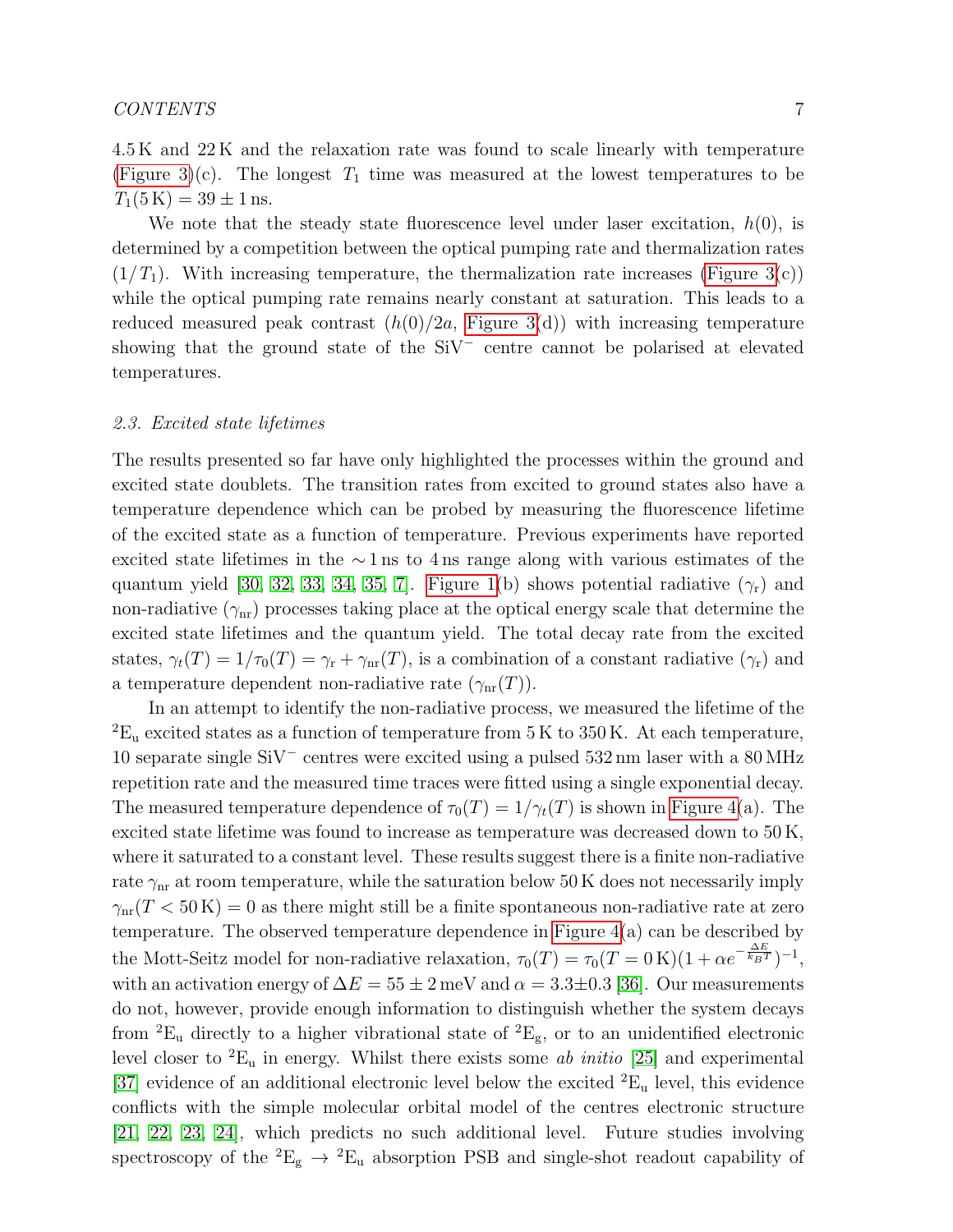

<span id="page-7-1"></span>**Figure 4.** (a) Fluorescence lifetime  $(\tau_0)$  of the excited states as a function of temperature. At each temperature,  $\tau_0(T)$  was measured for 10 emitters. The error bars denote the standard deviation of the  $\tau_0(T)$  distribution. The fit (magenta) line corresponds to the Mott-Seitz model. (b) Optical transition wavelength of transition C determined from Lorentzian fits to the spectrum and excitation scans. A cubic (magenta) dependence on temperature ( $\sim T^3$ ) is in good agreement with the data, unlike quadratic (dashed, orange) and quartic (dashed, brown) fits. (c,d) The measured excited and ground state splittings as a function of temperature. The quadratic fits based on the model in Section [2.4](#page-7-0) are shown in magenta. The dashed green lines in (b), (c) and (d) are the best fits obtained using the pure thermal expansion mechanism explained in the text.

SiV<sup>-</sup> electronic states might help identify the relaxation paths from the  ${}^{2}E_{u}$  and dark states of SiV<sup>-</sup> centres [\[38\]](#page-17-14).

# <span id="page-7-0"></span>2.4. Optical line positions

The line positions of all four optical transitions were determined using the Lorentzian fits to the measurements described in Section [2.1.](#page-2-1) The spectrometer was calibrated with respect to a wavemeter, allowing us to consistently reproduce transition wavelengths across the entire temperature range. For simplicity, only transition C is shown in [Figure 4\(](#page-7-1)b). Fitting with a free temperature exponent results in  $\Delta \lambda = 19.2$ .  $(T/K)^{2.78\pm0.05}$ , in close agreement with a cubic temperature dependence. [Figure 4\(](#page-7-1)b)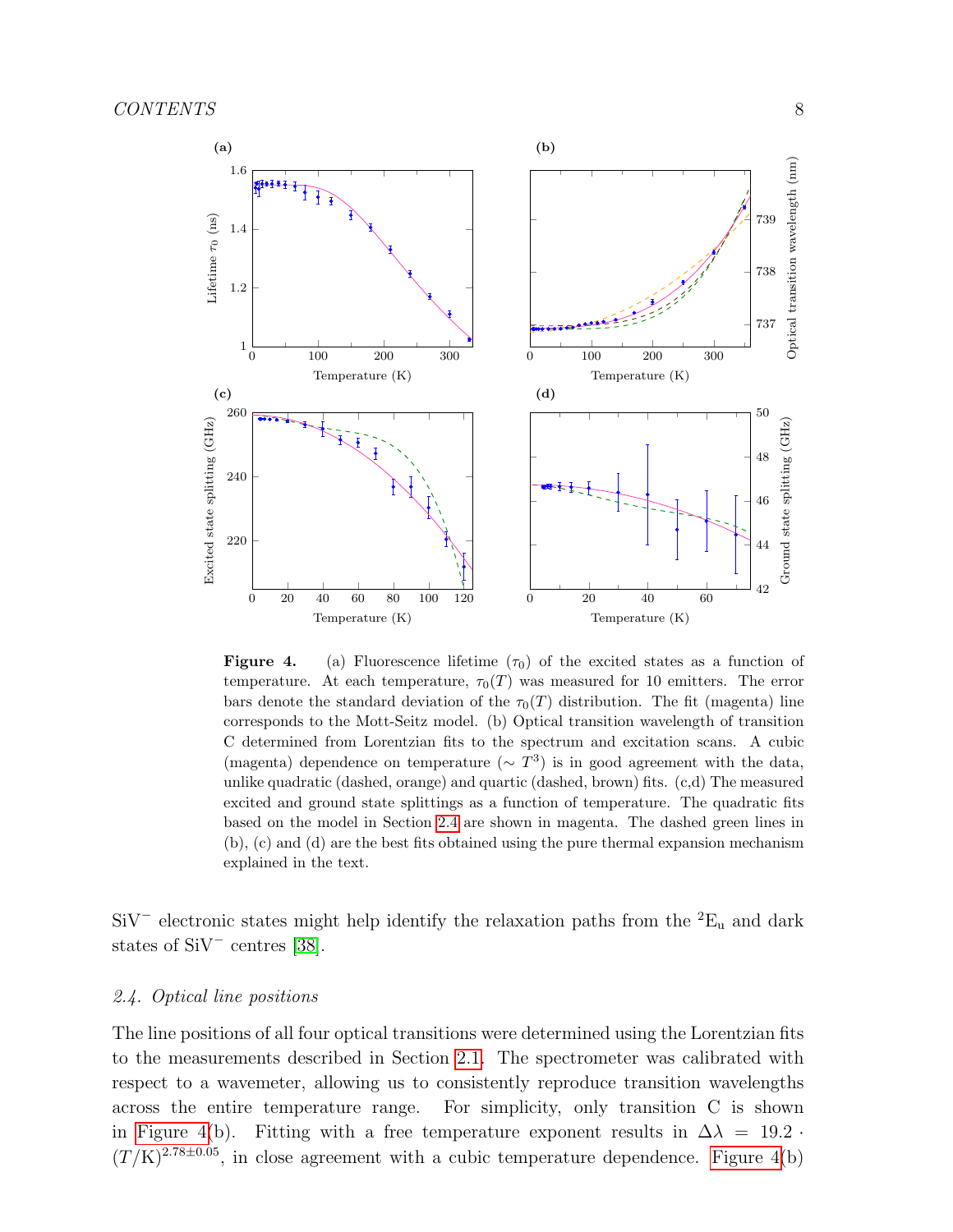compares fits of the form  $\Delta\lambda \sim T^{\alpha}$  for  $\alpha = 2, 3, 4$  as well as a model based on thermal expansion described below. Our observation of  $T^3$  scaling differs marginally from earlier measurements made on nanodiamonds [\[33\]](#page-17-9). For temperatures at which the linewidth was narrow enough to resolve individual transitions, the ground and excited state splittings could also be obtained from the spectrum. We observe that the measured splittings, which correspond to the spin-orbit interaction at low temperature, are reduced with increasing temperature for both the excited (Figure  $4(c)$ ) and ground (Figure  $4(c)$ ) states.

In diamond, the temperature shifts of optical lines have two distinct origins: thermal expansion and electron-phonon interactions [\[39,](#page-17-15) [40\]](#page-17-16). The shift of the transition energy due to thermal expansion has the form  $\delta E_{\text{exp.}}(T) = A \cdot P(T)$ , where A is the hydrostatic pressure shift of the transition energy,  $P(T) = -B \int_0^T e(x) dx$  is the negative pressure of thermal expansion, B is the diamond bulk modulus and  $e(T)$  is the bulk thermal expansion coefficient [\[39,](#page-17-15) [40\]](#page-17-16). Whilst B and  $e(T)$  are well-known for diamond [\[41\]](#page-17-17), the pressure shift A of the SiV<sup>-</sup> optical transition has not been measured. The dashed green line in Figure  $4(b)$  is the best fit of the line shift obtained using the single fit parameter A of the thermal expansion mechanism, and it is clear this does not account for the observed shift. The shift of the transition energy due to electronphonon interactions typically arises from quadratic interactions with  $A_1$ -symmetric phonon modes and produces a  $T^4$  dependence [\[42\]](#page-17-18), which is also inconsistent with our observations. Furthermore, a linear combination of shifts caused by these two mechanisms is not able to produce a good fit to our observations. It is shown in Section [3](#page-8-0) that the atypical  $T^3$  shift arises from second-order linear interactions with E-symmetric phonon modes.

The temperature reductions of the ground and excited state splittings can also arise from thermal expansion and electron-phonon interactions [\[40\]](#page-17-16). The dashed green lines in [Figure 4\(](#page-7-1)c) and (d) are the best thermal expansion fits obtained by introducing pressure shift parameters of the spin-orbit splittings, and as above it is clear, at least for Figure  $4(c)$ , that another mechanism must be involved in the reduction of the splittings. Similarly, the  $T<sup>4</sup>$  dependence of the quadratic interactions with  $A<sub>1</sub>$ -symmetric phonon modes and its linear combination with the thermal expansion shift do not satisfactorily fit the observations. We will show in the next section that the  $T<sup>2</sup>$  dependence of the spin-orbit splittings are also consequences of second-order linear interactions with Esymmetric phonon modes.

#### <span id="page-8-0"></span>3. Microscopic model of the electron-phonon processes

In this section we develop a microscopic model of the electron-phonon processes within the ground and excited electronic levels that are summarised in [Figure 5.](#page-9-1) The model successfully describes the observed temperature variations of optical line width, line position and spin-orbit splittings. In each case, the electron-phonon processes are consequences of the linear Jahn-Teller interaction between the E-symmetric electronic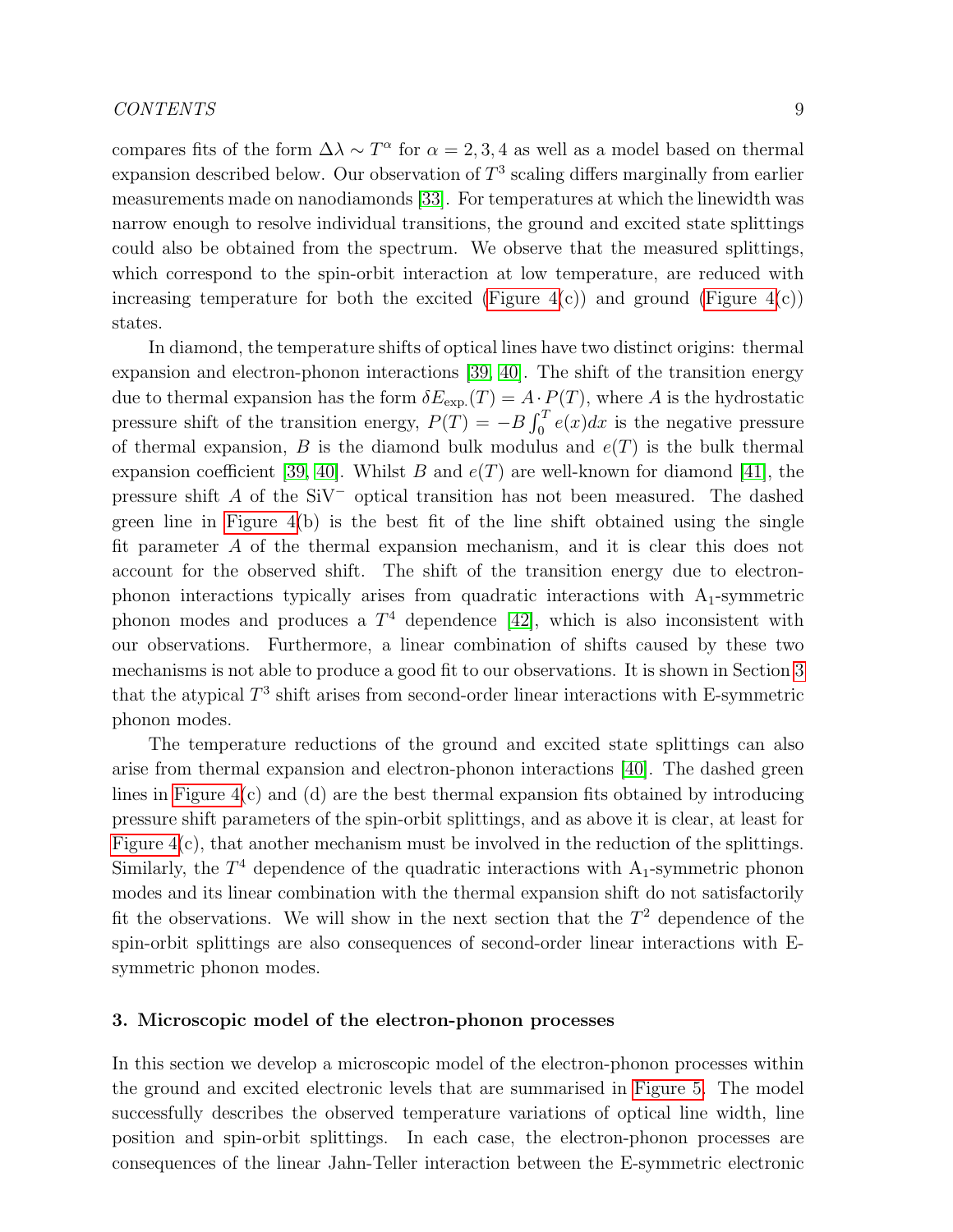

<span id="page-9-1"></span>Figure 5. Electron-phonon processes within the ground and excited states. (a) The relevant rates in the problem are  $\gamma_+$  and  $\gamma_-$ , which denote the transition rates between states that determine the orbital  $T_1$  relaxation time, and  $\gamma_d$  which denotes the rate of a pure dephasing process. These rates can originate from a (b) single-phonon direct process; (c) two-phonon Raman process; or (d) two-phonon elastic scattering process. These processes are analogous to (b) resonant absorption, (c) Raman transitions, and (d) AC Stark shift in atomic physics.

states and E-symmetric acoustic phonon modes [\[27,](#page-17-3) [43,](#page-18-0) [44\]](#page-18-1).

As discussed in the introduction, spin projection and orbital angular momentum are good quantum numbers and can be treated separately in the situation of low magnetic fields and strain [\[24\]](#page-17-0). Since the optical transitions and electron-phonon interactions are spin conserving, we can focus on the orbital degrees of freedom of the ground and excited levels. For a given spin state, the effective zero-field orbital Hamiltonian takes the following form for both the ground and excited levels

$$
H_0 = \pm \frac{1}{2} \hbar \Delta \sigma_z \,, \tag{1}
$$

where  $\sigma_z$  is the usual Pauli operator for orbital states in the  $\{ |e_+\rangle, |e_-\rangle \}$  basis,  $\hbar\Delta$  is the magnitude of the relevant spin-orbit splitting, which is  $+\hbar\Delta$  for  $|\uparrow\rangle$  and  $-\hbar\Delta$  for  $|\downarrow\rangle$ .

#### <span id="page-9-0"></span>3.1. Electron-phonon interaction

For the SiV<sup>-</sup> centre the interaction between the E-symmetric orbital states  $\{|e_+\rangle, |e_-\rangle\}$ and phonon modes of E symmetry is described most easily if the E modes are linearly transformed to be circularly polarised. With this transformation, the phonon Hamiltonian and the linear electron-phonon interaction are

<span id="page-9-2"></span>
$$
\hat{H}_{E} = \sum_{p,k} \hbar \omega_k a_{p,k}^{\dagger} a_{p,k} \tag{2}
$$

$$
\hat{V}_{E} = \sum_{k} \hbar \chi_{k} [\sigma_{+}(a_{-,k} + a_{-,k}^{\dagger}) + \sigma_{-}(a_{+,k} + a_{+,k}^{\dagger})], \qquad (3)
$$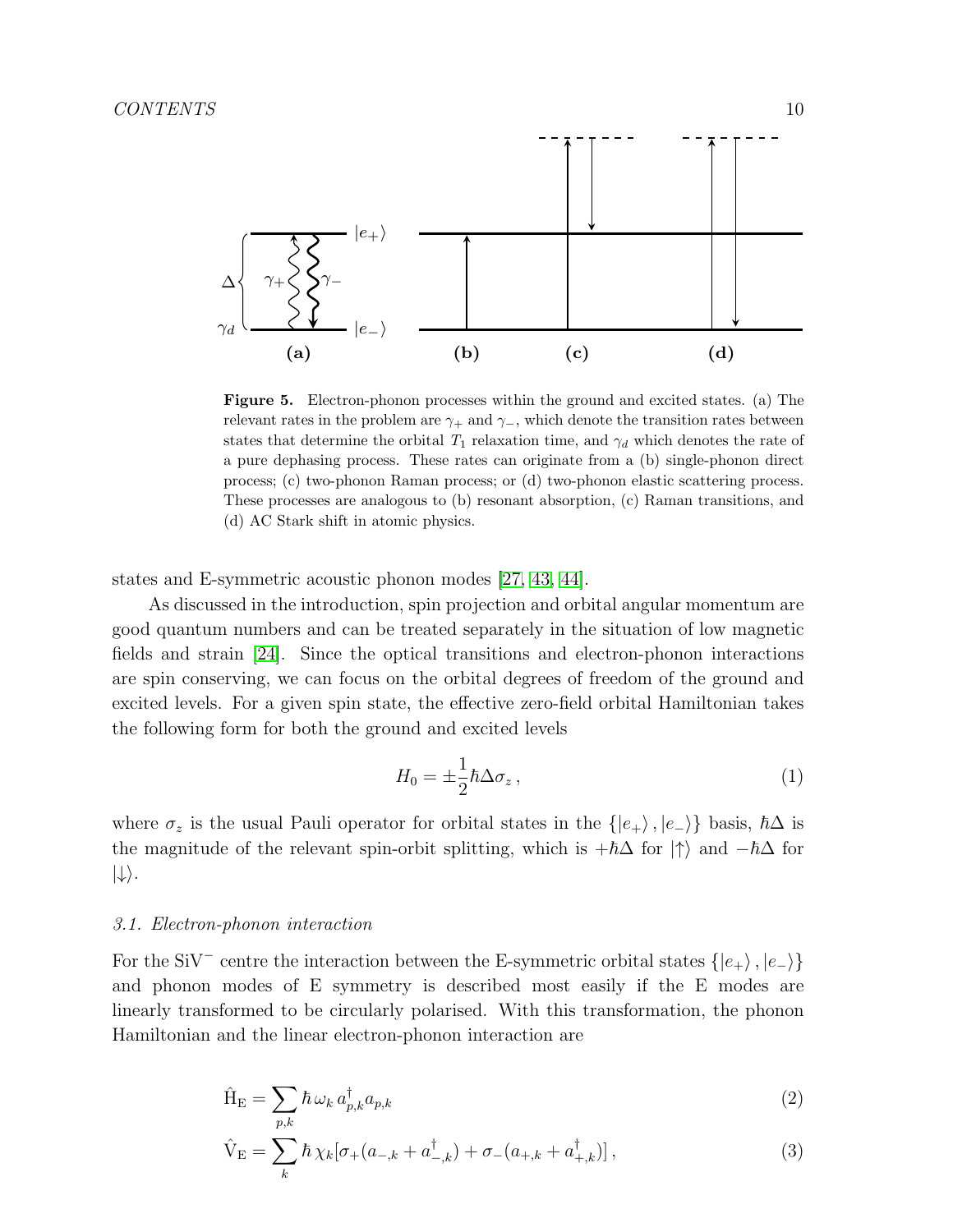# CONTENTS 11

where  $\chi_k$  is the interaction frequency for a single phonon,  $\sigma_+$  ( $\sigma_-$ ) is the raising (lowering) operator for orbital states, and  $a_{p,k}^{\dagger}(a_{p,k})$  is the creation (annihilation) operator for phonons with polarisation  $p = \{-, +\}$  and wavevector k. For acoustic modes in bulk diamond, the interaction frequency and density of modes are approximately  $\overline{|\chi_k(\omega)|^2} \approx \chi \omega$  and  $\rho(\omega) = \rho \omega^2$ , respectively, where the overbar denotes the average over all modes with frequency  $\omega_k = \omega$  and  $\chi$  and  $\rho$  are proportionality constants [\[28,](#page-17-4) [45\]](#page-18-2). Note that interactions with A-symmetric modes have not been included as they do not couple the states within the ground and excited electronic levels.

#### <span id="page-10-0"></span>3.2. First-order electron-phonon transitions

Treating  $\hat{V}_{E}$  as a time-dependent perturbation, the first-order transitions between the orbital states involve the absorption or emission of a single E phonon whose frequency is resonant with the splitting  $\Delta$  (see [Figure 5](#page-9-1) (b)). The corresponding transition rates are

$$
\gamma_{+} = 2\pi \sum_{k} n_{-,k} |\chi_{k}|^{2} \delta(\Delta - \omega_{k})
$$
  

$$
\gamma_{-} = 2\pi \sum_{k} (n_{+,k} + 1) |\chi_{k}|^{2} \delta(\Delta - \omega_{k}),
$$
 (4)

where  $n_{p,k}$  is the occupation of the phonon mode with polarisation p and wavector k. Assuming acoustic phonons, performing the thermal average over initial states and the sum over all final states leads to

<span id="page-10-1"></span>
$$
\gamma_{+} = 2\pi\chi \rho \Delta^{3} n(\Delta, T)
$$
  
\n
$$
\gamma_{-} = 2\pi\chi \rho \Delta^{3}[n(\Delta, T) + 1].
$$
\n(5)

For temperatures  $T > \hbar \Delta / k_B$ , Eq. [\(5\)](#page-10-1) can be approximated by a single relaxation rate with a linear temperature dependence

<span id="page-10-2"></span>
$$
\gamma_+ \approx \gamma_- \approx \frac{2\pi}{\hbar} \chi \rho \Delta^2 k_{\rm B} T \,. \tag{6}
$$

Hence, the one-phonon transitions lead to the relaxation of population between the orbital states as well as the dephasing of the states that are linearly dependent on temperature. The measurements presented in [Figure 2](#page-4-1) and [Figure 3](#page-5-0) demonstrated a clear linear dependence of broadening for temperatures below 20 K, but greater than the spin orbit splitting  $(T > \hbar \Delta/k_B \sim 2.4 \text{ K})$ . We therefore conclude that the relaxation mechanisms are dominated by a resonant single phonon process at liquid helium temperatures for both the ground and the excited states. Eq. [\(6\)](#page-10-2) also shows that the relaxation rate is  $\sim \Delta^2$ , where  $\Delta$  is the spin-orbit splitting in the zero-field limit. The  $\Delta^2$  scaling explains why the phonon relaxation processes are much faster in the excited levels for which the splittings are larger compared with the ground states.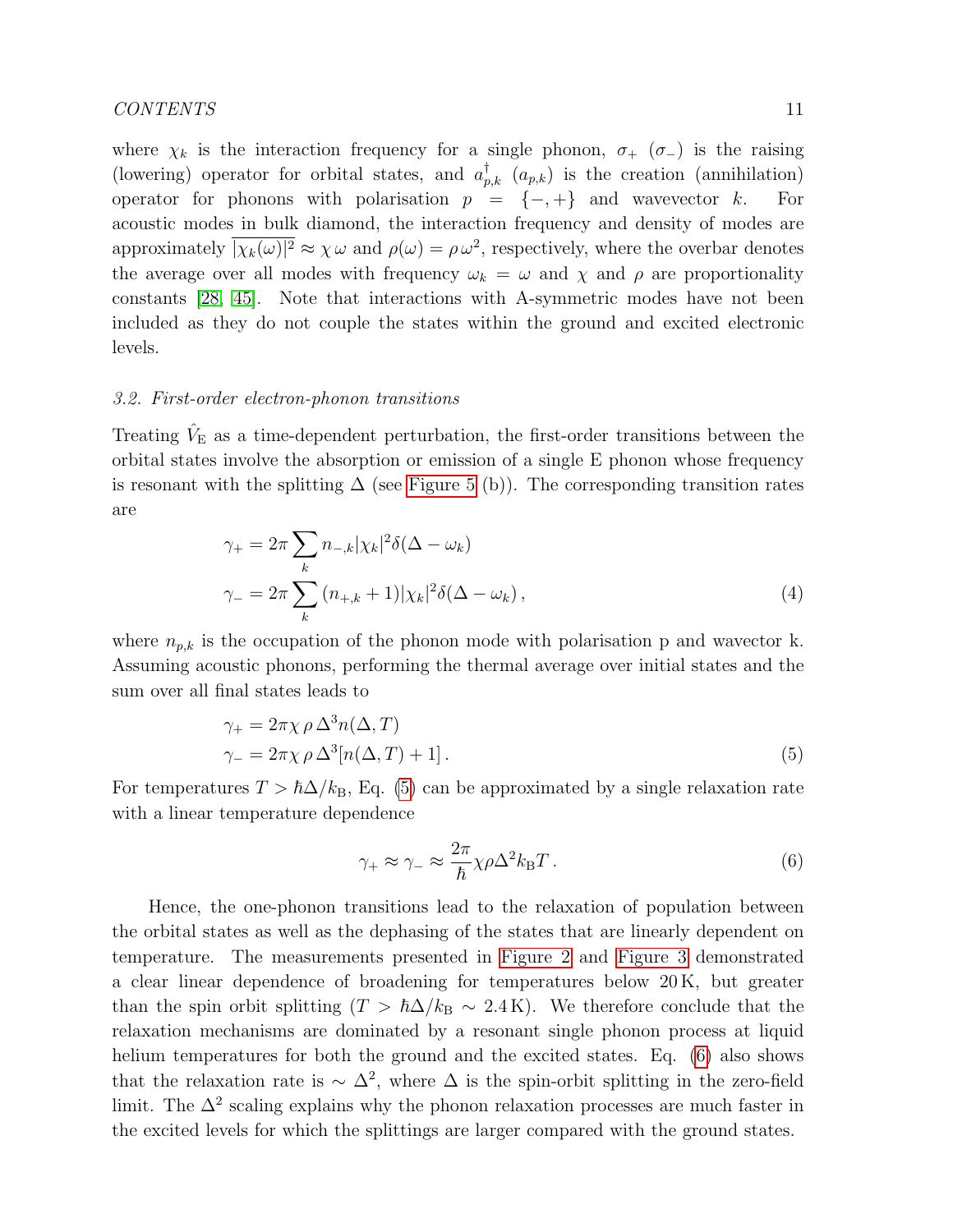#### CONTENTS 12

#### <span id="page-11-0"></span>3.3. Second-order electron-phonon transitions

It was seen in [Figure 2](#page-4-1) that the line broadening deviated from its linear temperature dependence above about 20 K (T  $\gg \hbar \Delta/k_B$ ), suggesting that higher order processes involving two phonons start dominating the relaxation rates. Given the form of the electron-phonon interaction in Eq. [\(3\)](#page-9-2), the only allowed two-phonon processes are those where the initial and final orbital states are identical. Therefore, the inelastic Raman-type scattering processes [\[Figure 5\(](#page-9-1)c)] that are dominant for NV<sup>−</sup> centres [\[28\]](#page-17-4), are suppressed in SiV<sup>−</sup> and the elastic Raman-type scattering processes [\[Figure 5\(](#page-9-1)d)] dominate instead. The elastic scattering rate for  $|e_{-}\rangle$  is

$$
\gamma_{d-} = 2\pi \hbar^2 \sum_{k,q} n_{-,k} (n_{+,q} + 1) |\chi_k|^2 |\chi_q|^2
$$

$$
\left| \frac{1}{\Delta - \omega_k} + \frac{1}{\Delta + \omega_k} \right|^2 \delta(\Delta - \omega_k + \omega_q). \tag{7}
$$

Performing the thermal average over the initial states and the sum over all final states leads to

$$
\gamma_{d-} = 2\pi \hbar^2 \int_0^{\Omega} n(\Delta + \omega, T)(n(\omega, T) + 1) \overline{|\chi_k(\Delta + \omega)|^2} \overline{|\chi_q(\omega)|^2}
$$

$$
\left| \frac{1}{-\omega} + \frac{1}{\Delta + \omega} \right|^2 \rho(\Delta + \omega)\rho(\omega) d\omega, \tag{8}
$$

where  $\Omega$  is the Debye frequency of diamond. Assuming acoustic modes and that the temperatures are such that only modes with frequencies  $\Omega \gg \omega \gg \Delta$  contribute significantly to the integral, to lowest order in  $\Delta$ , the rates become

$$
\gamma_{d-} \approx \gamma_{d+} \approx 2\pi \hbar^2 \Delta^2 \chi^2 \rho^2 \int_0^\infty n(\omega, T) (n(\omega, T) + 1) \omega^2 d\omega
$$

$$
= \frac{2\pi^3}{3\hbar} \Delta^2 \chi^2 \rho^2 k_B^3 T^3. \tag{9}
$$

Hence, the two-phonon elastic scattering process contribute to the dephasing of the orbital states and have rates that are proportional to  $\sim T^3$ , matching the observed line width behaviour in [Figure 2.](#page-4-1) Therefore our microscopic model shows perfect agreement with the measurements and we can understand the orbital relaxation process as a combination of a single phonon mixing between the orbital states and a two-phonon dephasing process.

For SiV<sup>−</sup> centres under high strain (larger than the spin-orbit interaction), the orbital eigenstates  $\{|e_x\rangle, |e_y\rangle\}$  no longer have well defined angular momentum. Under such conditions, the inelastic Raman process shown in [Figure 5\(](#page-9-1)c) becomes allowed, which results in a competing orbital relaxation rate that scales as  $\sim T^5$ .

#### <span id="page-11-1"></span>3.4. Spin-orbit splitting shifts

The electron-phonon interactions also perturb the energies of the orbital states at second-order. The second-order energy shifts  $\delta E_-\ (\delta E_+ )$  for states  $|e_-\rangle$  ( $|e_+\rangle$ ) can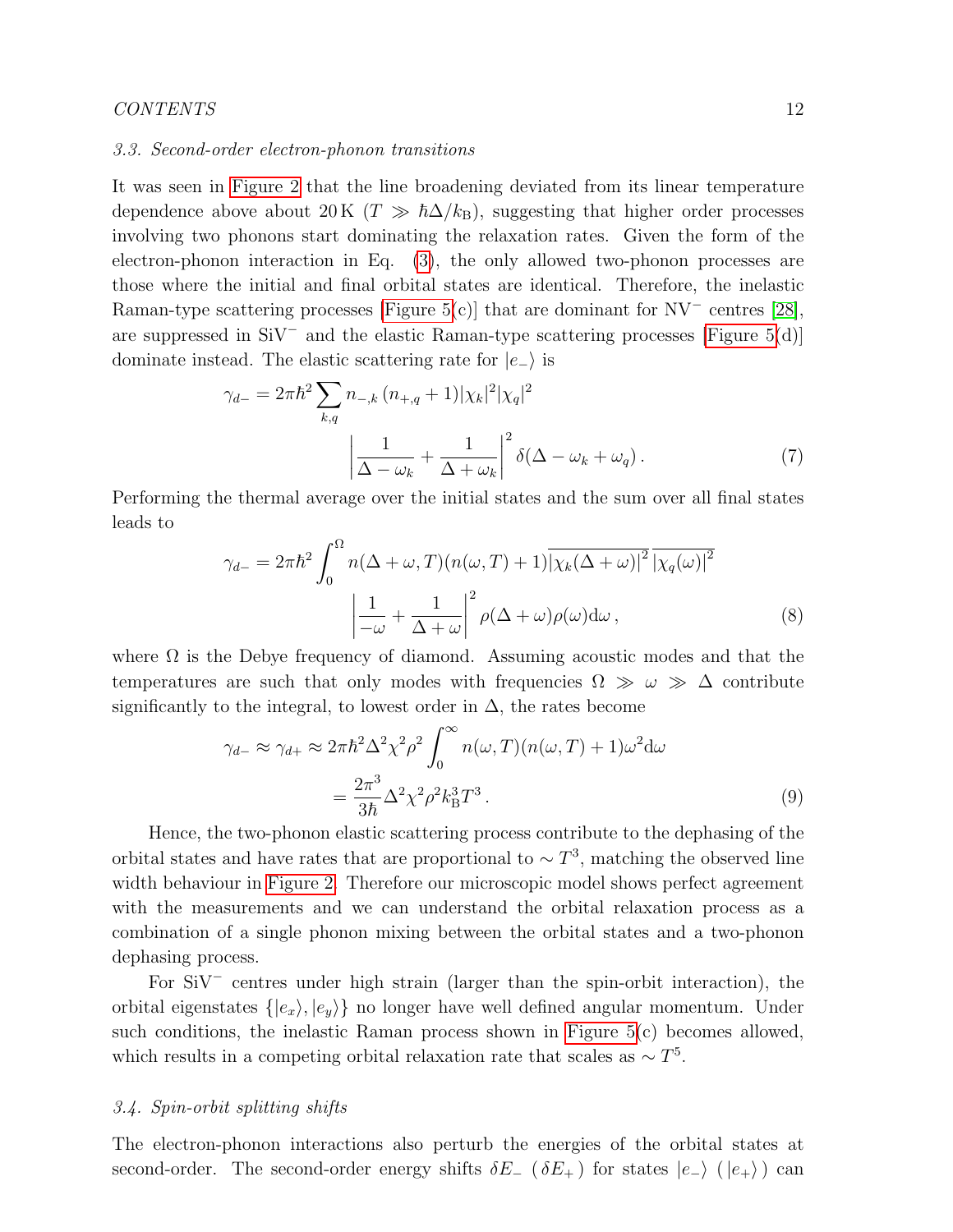be expressed in a simple form using the linear phonon  $\{x, y\}$  polarisation basis. The energy shift due to phonon modes with wavevector k and occupation  $n_{x(y),k}$  are

$$
\delta E_{-}(x(y), k) = \hbar^2 \chi_k^2 \left( \frac{n_{x(y),k}}{\omega - \Delta} - \frac{n_{x(y),k} + 1}{\omega + \Delta} \right)
$$
  

$$
\delta E_{+}(x(y), k) = \hbar^2 \chi_k^2 \left( \frac{n_{x(y),k}}{\omega + \Delta} - \frac{n_{x(y),k} + 1}{\omega - \Delta} \right),
$$
 (10)

where each polarisation contributes independently. Assuming acoustic modes and that the temperatures are such that only modes with frequencies  $\Omega \gg \omega \gg \Delta$  contribute significantly to the integral, then correct to lowest order in  $\Delta$ , the thermal averages of the shifts in the orbital energies over all (acoustic) vibrational levels are

$$
\overline{\delta E_{-}} = \hbar^2 \chi \rho \left( -\frac{1}{3} \Omega^3 + \frac{\Delta}{2} \Omega^2 + \frac{\pi^2 k_B^2}{3 \hbar^2} T^2 \right) \n\overline{\delta E_{+}} = -\hbar^2 \chi \rho \left( \frac{1}{3} \Omega^3 + \frac{\Delta}{2} \Omega^2 + \frac{\pi^2 k_B^2}{3 \hbar^2} T^2 \right) .
$$
\n(11)

This yields a temperature shift in the spin-orbit splitting

$$
\delta \Delta = \overline{\delta E_+} - \overline{\delta E_-} = -\hbar^2 \chi \rho \Delta \left( \Omega^2 + \frac{2\pi^2 k_B^2}{3\hbar^2} T^2 \right),\tag{12}
$$

that is proportional to  $T^2$  and a temperature independent mean energy of the orbital states  $(\overline{\delta E_+} + \overline{\delta E_-})/2 = -\hbar^2 \chi \rho \Omega^3/3$ . This correctly predicts the observed  $T^2$  dependence of the fine structure splittings in [Figure 4](#page-7-1) (c,d), but it fails to predict the  $T^3$  dependence of the optical line position in [Figure 4\(](#page-7-1)b).

#### <span id="page-12-0"></span>3.5. Optical line position

The failure of the above analysis to predict the temperature shift of the optical line position is due to a well known problem in the treatment of the linear Jahn-Teller interaction [\[46\]](#page-18-3). The problem arises from the implicit choice of rectangular mode coordinates for the zero-order vibrational wavefunctions of the perturbative analysis. In rectangular coordinates, the vibrational wavefunction of a pair  $(Q_x, Q_y)$  of degenerate E modes is of the form  $\psi_i(Q_x)\psi_i(Q_y)$ , where i and j are the independent vibrational quantum numbers of the modes. Since the rectangular coordinates do not match the cylindrical symmetry of the linear Jahn-Teller vibrational potential, the rectangular vibrational wavefunctions are a poor choice of zero-order basis [\[47\]](#page-18-4). As a consequence, much higher perturbative expansions are required to correctly predict a shift in the optical line position.

A superior choice of basis is obtained by transforming to polar coordinates  $(Q_x, Q_y) \rightarrow (\rho, \phi)$ , within which the vibrational wavefunctions take the form  $\psi_{\nu,l}(\rho, \phi)$ , where  $\nu = 1, 2, \ldots$  is the principal vibrational quantum number and  $l = -\nu + 1, -\nu +$  $2, \ldots, \nu - 1$  is the vibrational angular momentum quantum number, such that the vibrational energies of modes with frequency  $\omega$  are  $E_{\nu} = \nu \hbar \omega$  [\[47\]](#page-18-4). Using the formalism of the linear Jahn-Teller effect in the polar vibrational basis [\[47\]](#page-18-4), we obtained the secondorder shifts of the vibrational energies as per Section [3.4.](#page-11-1) Performing the thermal average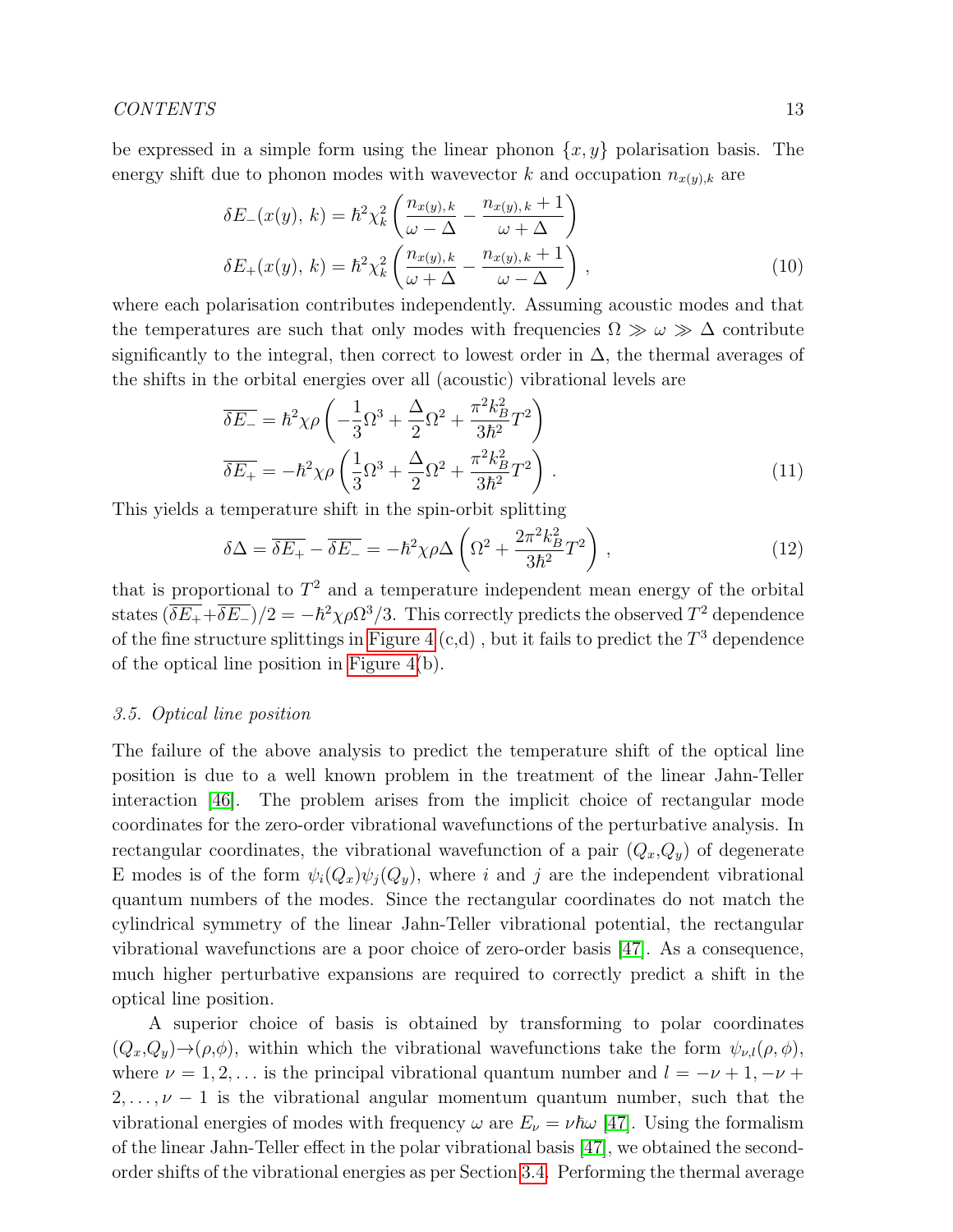

<span id="page-13-2"></span>Figure 6. (a) Implications of phonon processes for ground state coherences. The transitions arising from electron-phonon interactions described by our model are spin conserving. Any coherences created between two ground states decay with the orbital relaxation rates. (b) The  $\gamma_+^g$  can be suppressed at low temperatures  $(T \ll \Delta = \lambda_{\text{SO}}^g)$ . (c) Large strain fields result in an increased splitting, also resulting in reduced phonon occupation and suppressed  $\gamma_+^g$ . For (b) and (c), the two lowest energy states constitute a subspace with reduced thermal relaxation and extended coherence.

of the shifts in the orbital energies over all (acoustic) vibrational levels, the corrected expression for the temperature shift of the optical line position is

$$
\frac{1}{2}(\overline{\delta E_+} + \overline{\delta E_-}) = -2\hbar\chi\rho \int_0^\Omega \frac{2e^{\hbar\omega/k_BT} \left(e^{2\hbar\omega/k_BT} + 3\right)}{\left(e^{\hbar\omega/k_BT} - 1\right)\left(e^{\hbar\omega/k_BT} + 1\right)^2} \omega^2 d\omega \propto T^3 , \quad (13)
$$

which correctly predicts the  $T<sup>3</sup>$  dependence of the optical line position. Note that this corrected approach is consistent with the previous subsection and also predicts a  $T^2$ dependence of the fine structure splittings. Hence, we can conclude that the electronphonon processes of the linear Jahn-Teller interactions within the ground and excited electronic levels are responsible for the observed temperature variations of the optical line width, position and fine structure splittings.

## <span id="page-13-0"></span>4. Discussion

In Section [3,](#page-8-0) we have shown that a simple model of linear electron-phonon interactions can be used to successfully explain population dynamics  $(\gamma_{+,-}^{e,g}, \text{Section 3.2})$ , dephasing processes  $(\gamma_d^{e,g})$ <sup>e,g</sup>, Section [3.3\)](#page-11-0), relative (Section [3.4\)](#page-11-1) and mean (Section [3.5\)](#page-12-0) energy shifts within the ground and excited states. We next discuss implications of our observations for ground state coherences and approaches that could be used to enhance coherence times.

## <span id="page-13-1"></span>4.1. Implications for ground state coherences

The SiV<sup>-</sup> ground states have spin and orbital degrees of freedom which can be used as qubit states. [Figure 6\(](#page-13-2)a) shows the electronic states under a magnetic field applied along the SiV<sup>-</sup> symmetry axis. The orbital relaxation rates  $\gamma_{+,-}^{g,e}$  discussed in this manuscript are spin conserving, consistent with the long spin  $T_1$  times that were recently measured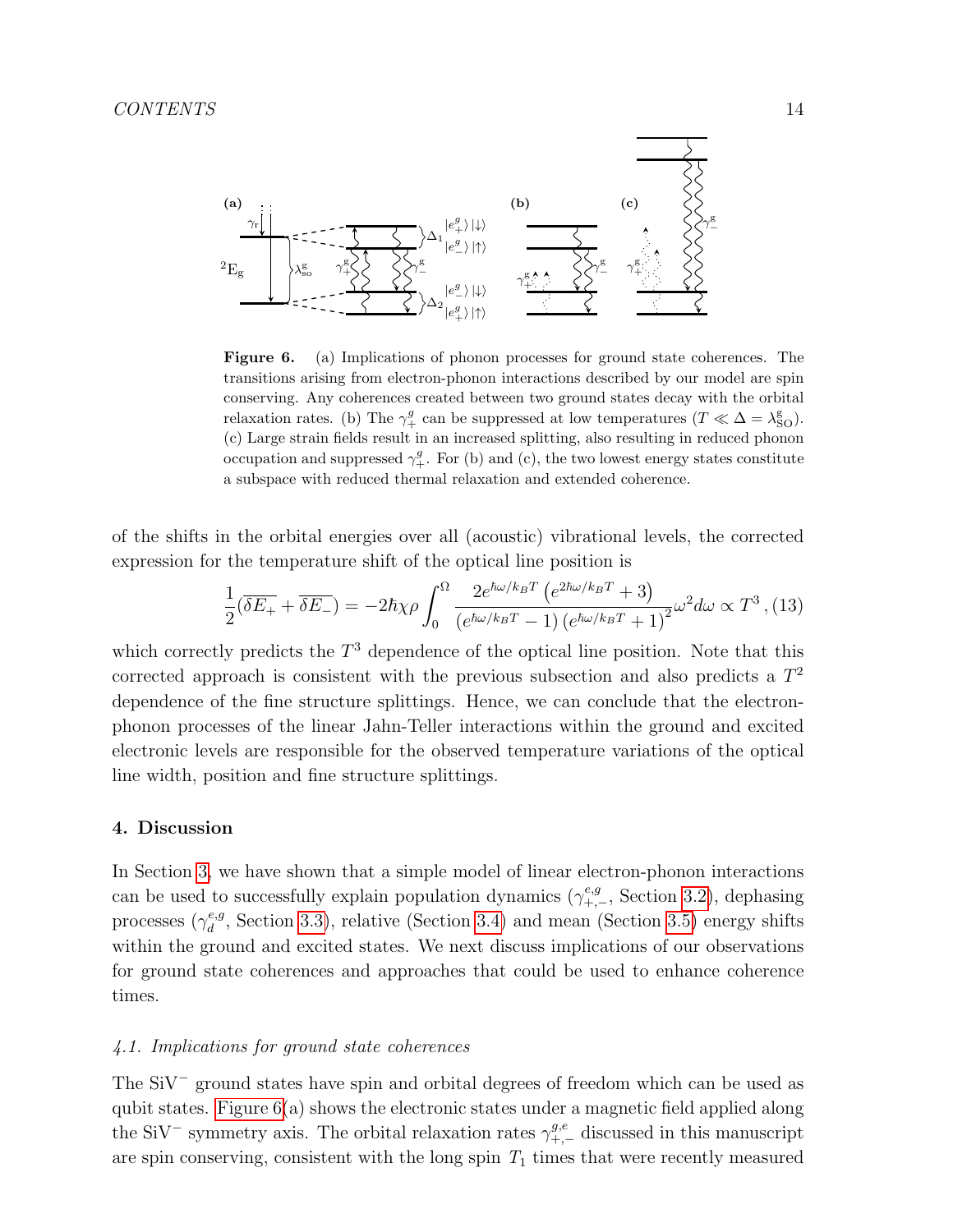[\[19\]](#page-16-13). Even though such orbital relaxations are spin conserving, a phonon-induced orbital quantum jump leads to a change of the detuning between spin states. In this limit, any coherences formed between the four states shown in [Figure 6](#page-13-2) are therefore limited by the  $T_1$  of the orbital degree of freedom.

Recent experiments [\[20,](#page-16-14) [19\]](#page-16-13) that probed ground state coherences using coherent population trapping (CPT) have reported  $T_2^*$  values that are in good agreement with the orbital  $T_1$  reported in our work. We note that the model used in [\[20\]](#page-16-14) considered thermal relaxation mechanisms only between the two lowest energy ground states shown in [Figure 6.](#page-13-2) The authors concluded thermal relaxation rates between these two states to be suppressed owing to small spin overlap at low magnetic fields, and the  $T_2^*$  to be limited by magnetic field noise from the SiV<sup>−</sup> environment. While the former agrees with our model (no relaxation between  $|e_{-}\rangle |\downarrow\rangle \leftrightarrow |e_{+}\rangle |\uparrow\rangle$ ), all four ground states need to be considered to relate orbital relaxation rates to coherences. Based on the close experimental agreement between  $T_2^*$  and orbital  $T_1$ , we conclude that coherence times of SiV<sup>−</sup> ground states are limited by phonon processes even at liquid helium temperatures.

## <span id="page-14-0"></span>4.2. Extending ground state coherences

We have shown that ground state coherences are limited by a single-phonon orbital relaxation process with a rate determined by a combination of phonon density of states and occupation  $(\gamma_{\pm}^g \sim \rho(\Delta)(2 n(\Delta, T) + 1 \mp 1))$  at the energy of the spin-orbit splitting with  $\Delta = \lambda_{\rm so}^{\rm g} \sim 50 \,\rm GHz$ . Since the interaction with the phonon bath is a Markovian process, dynamical decoupling sequences cannot be applied to extend coherences. To extend  $T_2^*$ , we will therefore focus on approaches that reduce the orbital relaxation rates  $\gamma^g_{\pm}$ .

The first two approaches focus on reducing phonon occupation to decrease  $\gamma^g_+$ . The occupation depends on the ratio,  $T/\Delta$ , of the temperature and the energy splitting between the coupled orbital states. Substantial improvements can be achieved by minimizing this ratio in cooling the sample to lower temperatures ( $T \ll \Delta \sim 2.4 \text{ K}$ , [Figure 6\(](#page-13-2)b)). Based on our fits in Section [2.2,](#page-4-0) the expected orbital relaxation timescale is given by  $1/\gamma^g_+ = 101 (e^{2.4/T} - 1)$  ns which correspond to 1 µs at 1 K and 1 ms at 0.26 K. A second approach is to increase  $\Delta$  by using emitters subject to high strain. At the limit of  $\Delta \gg T$ , similar reductions in phonon occupation can be used to suppress relaxation rates as shown in [Figure 6\(](#page-13-2)c). Based on Eq. [\(5\)](#page-10-1), we find that  $1/\gamma^g_+$  equals  $1 \text{ ms } (1 \text{ }\mu\text{s})$  for a strain shift of  $1.6 \text{ THz}$  (0.9 THz) at 4 K. We note that in both cases, only the two lowest energy states constitute a subspace that does not couple to phonons. The lowest two energy states are therefore expected to have long coherence times and could be used as a long-lived spin qubit.

The linear interaction Hamiltonian of Section [3.1](#page-9-0) and the resulting single-phonon orbital relaxation process are analogous to the Jaynes-Cummings Hamiltonian and Wigner-Weisskopf model of spontaneous emission used in quantum optics [\[48\]](#page-18-5). One can therefore use ideas developed in the context of cavity QED to engineer relaxation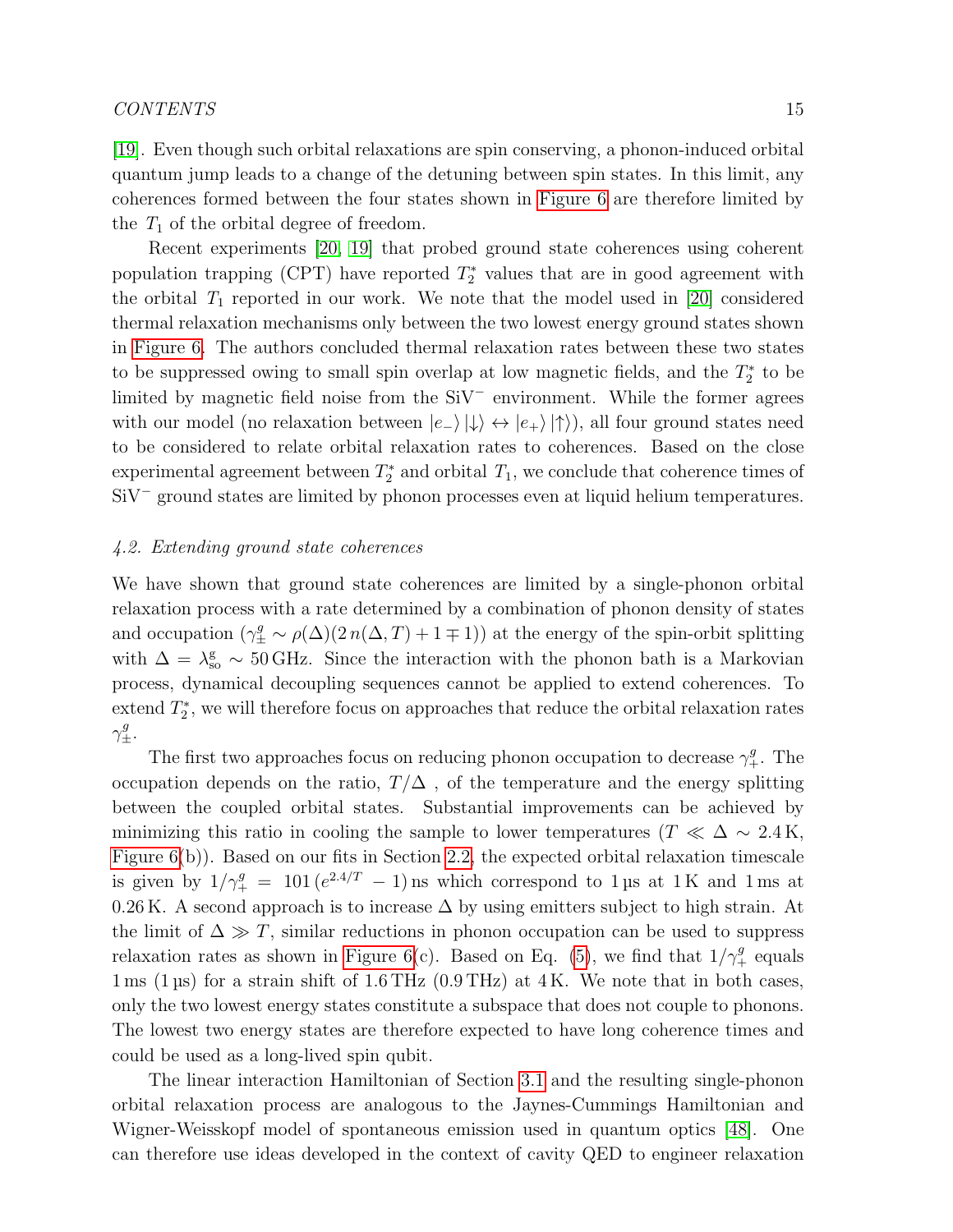rates  $\gamma^g_{\pm}$ . In particular, the phonon density of states can be reduced to suppress the orbital relaxation rates. This is analogous to inhibited spontaneous emission of photons [\[49\]](#page-18-6) which has been observed for microwave and optical photons in atomic and solid-state systems [\[50,](#page-18-7) [51,](#page-18-8) [52\]](#page-18-9). Acoustic phonons in diamond offer an exciting new platform to probe this effect in a new regime owing to the highly broadband and reflective boundary conditions at the diamond-vacuum interface. To suppress orbital relaxation rates due to phonons at  $\Delta \sim 50$  GHz, small nano diamonds  $(d < 120 \text{ nm})$ can be used to realise a complete phononic band gap for  $\nu < 50 \text{ GHz}$  phonons owing to the strong confinement [\[53\]](#page-18-10). An alternative approach would utilise recent advances in diamond nanofabrication [\[54,](#page-18-11) [55\]](#page-18-12) to create 1D-optomechanical structures engineered to inhibit phonon and enhance optical transitions by modifying the density of states [\[56,](#page-18-13) [57,](#page-18-14) [58,](#page-18-15) [59\]](#page-18-16). Using this approach both  $\gamma_+^g$  and  $\gamma_-^g$  are inhibited, therefore all four ground states can be used as long-lived qubits. We expect both approaches that modify phonon occupation and density of states to result in substantial improvements for the ground state coherences of SiV<sup>−</sup> centres.

#### Acknowledgements

The authors acknowledge funding from ERC, EU projects (SIQS, DIADEMS, EQUAM), DFG (FOR 1482, FOR 1493 and SFBTR 21), BMBF, USARL/ORISE, DARPA QuASAR, NSF ECCS-1202258, ARC (DP120102232) and Volkswagen foundations for funding.

## Author Contributions

KJ, AS, LR, JB, and MM performed the experiments, which were conceived by LR, ML, and FJ. AS, MD, and NM developed the theoretical model. KJ, AS, and LR wrote the manuscript with input from all the authors.

#### References

- <span id="page-15-0"></span>[1] L. Childress, R. Walsworth, and M. Lukin. Atom-like crystal defects: From quantum computers to biological sensors. Physics Today, 67(10):38–43, 2014.
- <span id="page-15-1"></span>[2] W. Pfaff, B. J. Hensen, H. Bernien, S. B. van Dam, M. S. Blok, T. H. Taminiau, M. J. Tiggelman, R. N. Schouten, M. Markham, D. J. Twitchen, and R. Hanson. Unconditional quantum teleportation between distant solid-state quantum bits. Science, 345(6196):532–535, 2014.
- <span id="page-15-2"></span>[3] T. D. Ladd, F. Jelezko, R. Laflamme, Y. Nakamura, C. Monroe, and J. L. OBrien. Quantum computers. Nature, 464(7285):45–53, 2010.
- <span id="page-15-3"></span>[4] G. Balasubramanian, P. Neumann, D. Twitchen, M. Markham, R. Kolesov, N. Mizuochi, J. Isoya, J. Achard, J. Beck, J. Tissler, V. Jacques, P. R. Hemmer, F. Jelezko, and J. Wrachtrup. Ultralong spin coherence time in isotopically engineered diamond. Nature Materials, 8(5):383– 387, 2009.
- <span id="page-15-4"></span>[5] I. Aharonovich, S. Castelletto, D. A. Simpson, C.-H. Su, A. D. Greentree, and S. Prawer. Diamondbased single-photon emitters. Reports on Progress in Physics, 74(7):076501, 2011.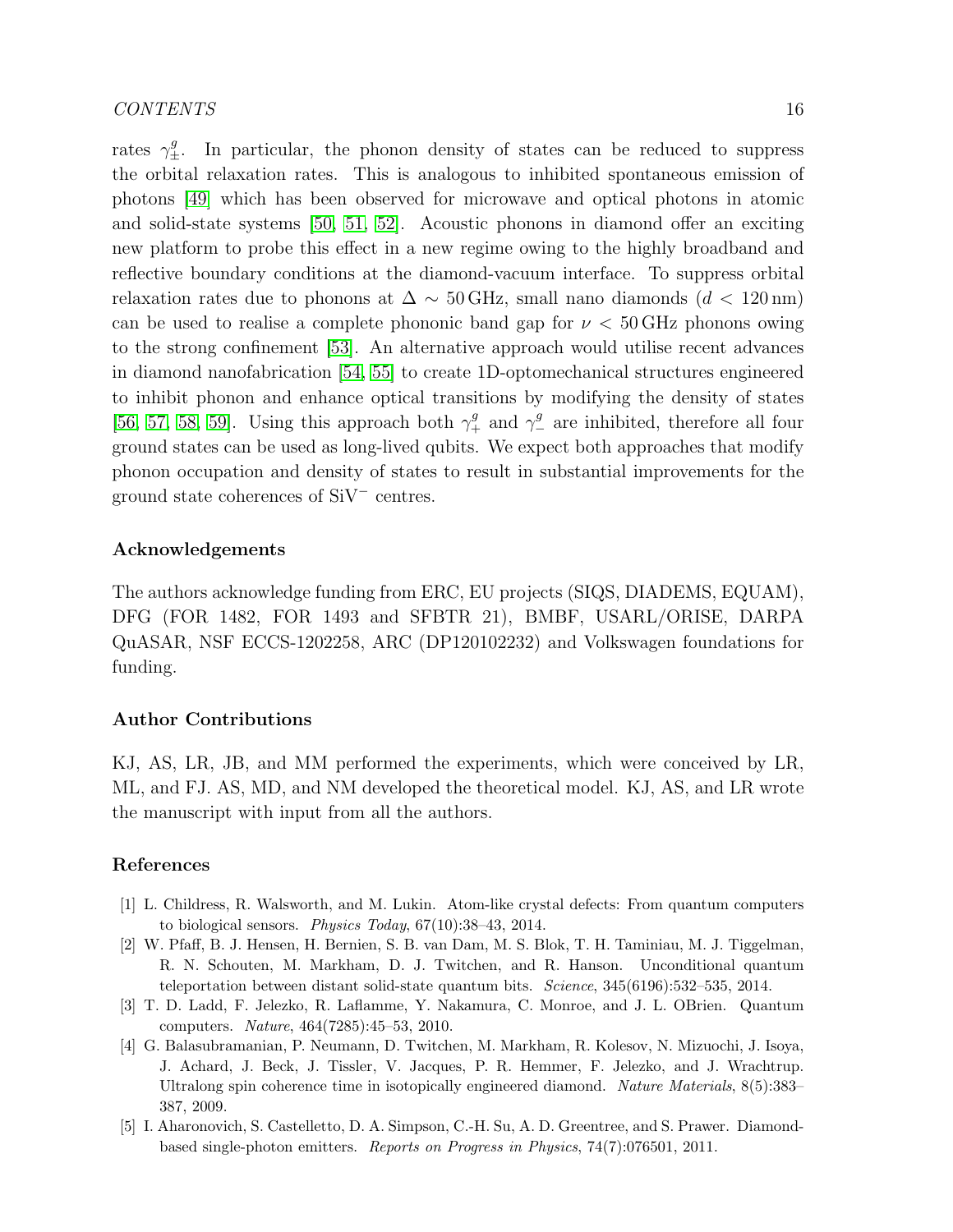- <span id="page-16-0"></span>[6] I. Aharonovich and E. Neu. Diamond nanophotonics. Advanced Optical Materials, 2(10):911–928, October 2014.
- <span id="page-16-1"></span>[7] L. J. Rogers, K. D. Jahnke, T. Teraji, L. Marseglia, C. Mller, B. Naydenov, H. Schauffert, C. Kranz, J. Isoya, L. P. McGuinness, and F. Jelezko. Multiple intrinsically identical single-photon emitters in the solid state. Nature Communications, 5, August 2014.
- <span id="page-16-2"></span>[8] A. Sipahigil, K. D. Jahnke, L. J. Rogers, T. Teraji, J. Isoya, A. S. Zibrov, F. Jelezko, and M. D. Lukin. Indistinguishable photons from separated silicon-vacancy centers in diamond. Physical Review Letters, 113:113602, Sep 2014.
- <span id="page-16-3"></span>[9] L. Childress, J. M. Taylor, A. S. Sørensen, and M. D. Lukin. Fault-tolerant quantum repeaters with minimal physical resources and implementations based on single-photon emitters. Physical Review A, 72(5):052330, 2005.
- <span id="page-16-4"></span>[10] Y. L. Lim, S. D. Barrett, A. Beige, P. Kok, and L. C. Kwek. Repeat-until-success quantum computing using stationary and flying qubits. Physical Review A, 73:012304, Jan 2006.
- <span id="page-16-5"></span>[11] J. L. O'Brien. Optical quantum computing. Science, 318(5856):1567–1570, 2007.
- <span id="page-16-6"></span>[12] E. Knill, R. Laflamme, and G. J. Milburn. A scheme for efficient quantum computation with linear optics. Nature, 409(6816):46–52, 2001.
- <span id="page-16-7"></span>[13] E. Togan, Y. Chu, A. S. Trifonov, L. Jiang, J. Maze, L. Childress, M. V. G. Dutt, A. S. Sørensen, P. R. Hemmer, A. S. Zibrov, and M. D. Lukin. Quantum entanglement between an optical photon and a solid-state spin qubit. Nature, 466(7307):730–734, 2010.
- <span id="page-16-8"></span>[14] W. B. Gao, P. Fallahi, E. Togan, J. Miguel-Sanchez, and A. Imamoglu. Observation of entanglement between a quantum dot spin and a single photon. Nature,  $491(7424):426-430$ , 2012.
- <span id="page-16-9"></span>[15] K. De Greve, L. Yu, P. L. McMahon, J. S. Pelc, C. M. Natarajan, N. Y. Kim, E. Abe, S. Maier, C. Schneider, M. Kamp, S. Hfling, R. H. Hadfield, A. Forchel, M. M. Fejer, and Y. Yamamoto. Quantum-dot spin-photon entanglement via frequency downconversion to telecom wavelength. Nature, 491(7424):421–425, 2012.
- <span id="page-16-10"></span>[16] Y. Chu, N. P. de Leon, B. J. Shields, B. Hausmann, R. Evans, E. Togan, M. J. Burek, M. Markham, A. Stacey, A. S. Zibrov, A. Yacoby, D. J. Twitchen, M. Loncar, H. Park, P. Maletinsky, and M. D. Lukin. Coherent optical transitions in implanted nitrogen vacancy centers. Nano Letters, 14(4):1982–1986, 2014.
- <span id="page-16-11"></span>[17] A. Faraon, C. Santori, Z. Huang, Victor M. Acosta, and Raymond G. Beausoleil. Coupling of nitrogen-vacancy centers to photonic crystal cavities in monocrystalline diamond. Physical Review Letters, 109:033604, Jul 2012.
- <span id="page-16-12"></span>[18] T. Müller, C. Hepp, B. Pingault, E. Neu, S. Gsell, M. Schreck, H. Sternschulte, D. Steinmüller-Nethl, C. Becher, and M. Atatüre. Optical signatures of silicon-vacancy spins in diamond. Nature Communications, 5, February 2014.
- <span id="page-16-13"></span>[19] L. J. Rogers, K. D. Jahnke, M. H. Metsch, A. Sipahigil, J. M. Binder, T. Teraji, H. Sumiya, J. Isoya, M. D. Lukin, P. Hemmer, and F. Jelezko. All-optical initialization, readout, and coherent preparation of single silicon-vacancy spins in diamond.  $arXiv$  preprint  $arXiv:1410.1355$ , October 2014.
- <span id="page-16-14"></span>[20] B. Pingault, J. N. Becker, C. H. H. Schulte, C. Arend, C. Hepp, T. Godde, A. I. Tartakovskii, M. Markham, C. Becher, and M. Atature. All-optical formation of coherent dark states of silicon-vacancy spins in diamond.  $arXiv$  preprint  $arXiv:1409.4069$ , 2014.
- <span id="page-16-15"></span>[21] J. P. Goss, R. Jones, S. J. Breuer, P. R. Briddon, and S. berg. The twelve-line 1.682 eV luminescence center in diamond and the vacancy-silicon complex. Physical Review Letters, 77(14):30413044, 1996.
- <span id="page-16-16"></span>[22] U. F. S. D'Haenens-Johansson, A. M. Edmonds, B. L. Green, M. E. Newton, G. Davies, P. M. Martineau, R. U. A. Khan, and D. J. Twitchen. Optical properties of the neutral silicon splitvacancy center in diamond. Physical Review B, 84:245208, Dec 2011.
- <span id="page-16-17"></span>[23] L. J. Rogers, K. D. Jahnke, M. W. Doherty, A. Dietrich, L. P. McGuinness, C. M¨uller, T. Teraji, H. Sumiya, J. Isoya, N. B. Manson, and F. Jelezko. Electronic structure of the negatively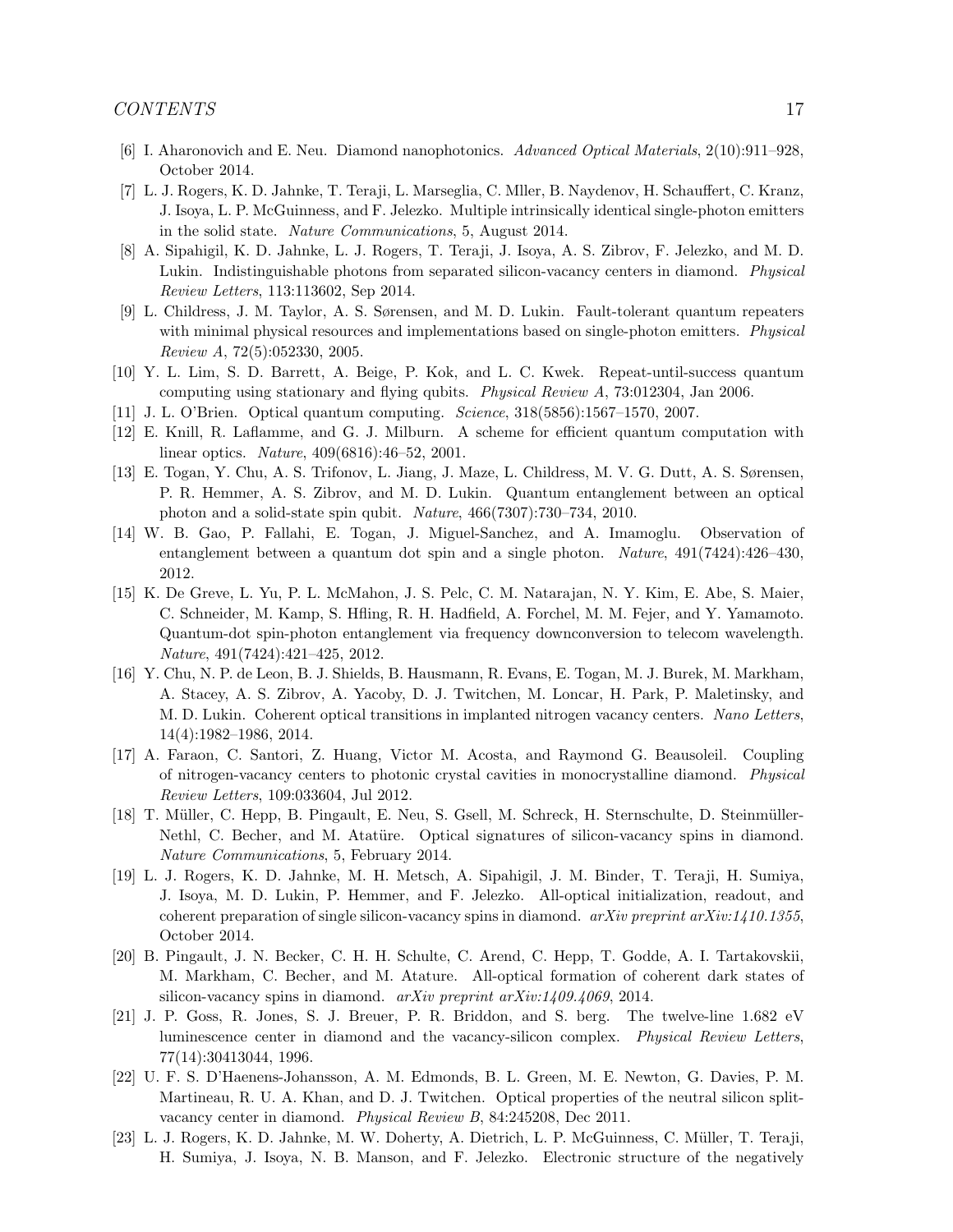charged silicon-vacancy center in diamond. Physical Review B, 89(23):235101, June 2014.

- <span id="page-17-0"></span>[24] C. Hepp, T. Müller, V. Waselowski, J. N. Becker, B. Pingault, H. Sternschulte, D. Steinmüller-Nethl, A. Gali, J. R. Maze, M. Atatüre, and C. Becher. Electronic structure of the silicon vacancy color center in diamond. Physical Review Letters, 112(3):036405, January 2014.
- <span id="page-17-1"></span>[25] A. Gali and J. R. Maze. An \emph{ab initio} study on split silicon-vacancy defect in diamond: electronic structure and related properties. Physical Review B, 88(23), December 2013. arXiv: 1310.2137.
- <span id="page-17-2"></span>[26] F. S. Ham. Dynamical jahn-teller effect in paramagnetic resonance spectra: orbital reduction factors and partial quenching of spin-orbit interaction. Physical Review, 138(6A):A1727, 1965.
- <span id="page-17-3"></span>[27] G. Fischer. Vibronic coupling: The interaction between the electronic and nuclear motions. Academic Press, London, 1984.
- <span id="page-17-4"></span>[28] K.-M. C. Fu, C. Santori, P. E. Barclay, L. J. Rogers, Ne. B. Manson, and R. G. Beausoleil. Observation of the dynamic jahn-teller effect in the excited states of nitrogen-vacancy centers in diamond. Physical Review Letters, 103:256404, Dec 2009.
- <span id="page-17-5"></span>[29] M. L. Goldman, A. Sipahigil, N. Y. Yao, S. D. Bennett, M. Markham, D. J. Twitchen, A. Kubanek, and M. D. Lukin. Phonon-induced population dynamics and intersystem crossing in nitrogenvacancy centers. arXiv preprint arXiv:1406.4065, 2014.
- <span id="page-17-6"></span>[30] H. Sternschulte, K. Thonke, R. Sauer, P. C. M¨unzinger, and P. Michler. 1.681-eV luminescence center in chemical-vapor-deposited homoepitaxial diamond films. Physical Review B, 50(19):14554–14560, November 1994.
- <span id="page-17-7"></span>[31] C. D. Clark, H. Kanda, I. Kiflawi, and G. Sittas. Silicon defects in diamond. Physical Review B, 51:16681–16688, Jun 1995.
- <span id="page-17-8"></span>[32] E. Neu, D. Steinmetz, J. Riedrich-Möller, S. Gsell, M. Fischer, M. Schreck, and C. Becher. Single photon emission from silicon-vacancy colour centres in chemical vapour deposition nanodiamonds on iridium. New Journal of Physics, 13(2):025012, 2011.
- <span id="page-17-9"></span>[33] E. Neu, C. Hepp, M. Hauschild, S. Gsell, M. Fischer, H. Sternschulte, D. Steinmüller-Nethl, M. Schreck, and C. Becher. Low-temperature investigations of single silicon vacancy colour centres in diamond. New Journal of Physics, 15(4):043005, April 2013.
- <span id="page-17-10"></span>[34] J. C. Lee, I. Aharonovich, A. P. Magyar, F. Rol, and E. L. Hu. Coupling of silicon-vacancy centers to a single crystal diamond cavity. Optics Express, 20(8):8891, April 2012.
- <span id="page-17-11"></span>[35] J. Riedrich-M¨oller, C. Arend, C. Pauly, F. M¨ucklich, M. Fischer, S. Gsell, M. Schreck, and C. Becher. Deterministic coupling of a single silicon-vacancy color center to a photonic crystal cavity in diamond. Nano Letters, 14(9):5281–5287, 2014.
- <span id="page-17-12"></span>[36] D. M. Toyli, D. J. Christle, A. Alkauskas, B. B. Buckley, C. G. Van de Walle, and D. D. Awschalom. Measurement and control of single nitrogen-vacancy center spins above 600 k. Physical Review X, 2:031001, Jul 2012.
- <span id="page-17-13"></span>[37] E. Neu, R. Albrecht, M. Fischer, S. Gsell, M. Schreck, and C. Becher. Electronic transitions of single silicon vacancy centers in the near-infrared spectral region. Physical Review B,  $85(24)$ , June 2012.
- <span id="page-17-14"></span>[38] G. Waldherr, J. Beck, M. Steiner, P. Neumann, A. Gali, T. Frauenheim, F. Jelezko, and J. Wrachtrup. Dark states of single nitrogen-vacancy centers in diamond unraveled by single shot nmr. Physical Review Letters, 106:157601, Apr 2011.
- <span id="page-17-15"></span>[39] G. Davies. Vibronic spectra in diamond. Journal of Physics C: Solid State Physics, 7(20):3797, October 1974.
- <span id="page-17-16"></span>[40] M. W. Doherty, V. M. Acosta, A. Jarmola, M. S. J. Barson, N. B. Manson, D. Budker, and L. C. L. Hollenberg. Temperature shifts of the resonances of the NV center in diamond. Physical Review B, 90(4):041201, July 2014.
- <span id="page-17-17"></span>[41] T. Sato, K. Ohashi, T. Sudoh, K. Haruna, and H. Maeta. Thermal expansion of a high purity synthetic diamond single crystal at low temperatures. Physical Review B, 65(9):092102, February 2002.
- <span id="page-17-18"></span>[42] A. A. Maradudin. Advances in Research and Applications. Number 18 in Solid State Physics.